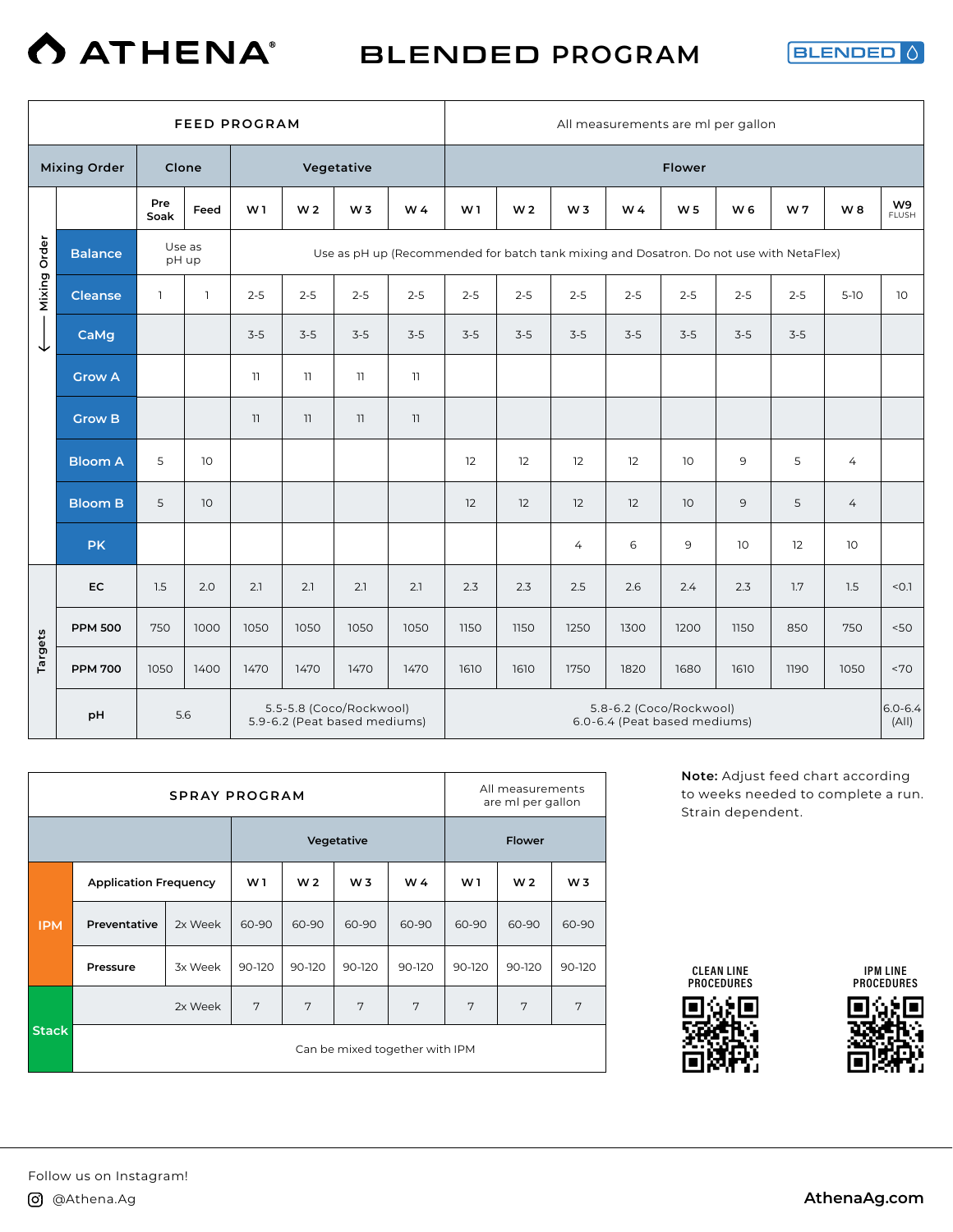

### BLENDED **PROGRAM METRIC**



|              |                     |                 |      | <b>FEED PROGRAM</b> |                |                                                         |                                                                                         |                |                |                         | All measurements are ml per 10 L                        |                |          |          |                         |                      |
|--------------|---------------------|-----------------|------|---------------------|----------------|---------------------------------------------------------|-----------------------------------------------------------------------------------------|----------------|----------------|-------------------------|---------------------------------------------------------|----------------|----------|----------|-------------------------|----------------------|
|              | <b>Mixing Order</b> | Clone           |      |                     |                | Vegetative                                              |                                                                                         |                |                |                         |                                                         | <b>Flower</b>  |          |          |                         |                      |
|              |                     | Pre<br>Soak     | Feed | W1                  | W <sub>2</sub> | W <sub>3</sub>                                          | W 4                                                                                     | W <sub>1</sub> | W <sub>2</sub> | W <sub>3</sub>          | W 4                                                     | W <sub>5</sub> | W 6      | W7       | W8                      | W9<br><b>FLUSH</b>   |
| Mixing Order | <b>Balance</b>      | Use as<br>pH up |      |                     |                |                                                         | Use as pH up (Recommended for batch tank mixing and Dosatron. Do not use with NetaFlex) |                |                |                         |                                                         |                |          |          |                         |                      |
|              | <b>Cleanse</b>      | 3               | 3    | $5 - 13$            | $5 - 13$       | $5-13$                                                  | $5 - 13$                                                                                | $5 - 13$       | $5-13$         | $5-13$                  | $5 - 13$                                                | $5 - 13$       | $5 - 13$ | $5 - 13$ | $13 - 26$               | 26                   |
| ↓            | CaMg                |                 |      | $8 - 13$            | $8-13$         | $8-13$                                                  | $8-13$                                                                                  | $8 - 13$       | $8 - 13$       | $8-13$                  | $8 - 13$                                                | $8 - 13$       | $8 - 13$ | $8 - 13$ |                         |                      |
|              | <b>Grow A</b>       |                 |      | 29                  | 29             | 29                                                      | 29                                                                                      |                |                |                         |                                                         |                |          |          |                         |                      |
|              | <b>Grow B</b>       |                 |      | 29                  | 29             | 29                                                      | 29                                                                                      |                |                |                         |                                                         |                |          |          |                         |                      |
|              | <b>Bloom A</b>      | 13              | 26   |                     |                |                                                         |                                                                                         | 32             | 32             | 32                      | 32                                                      | 26             | 24       | 13       | $\overline{\mathbf{1}}$ |                      |
|              | <b>Bloom B</b>      | 13              | 26   |                     |                |                                                         |                                                                                         | 32             | 32             | 32                      | 32                                                      | 26             | 24       | 13       | 11                      |                      |
|              | <b>PK</b>           |                 |      |                     |                |                                                         |                                                                                         |                | 11             | $\overline{\mathbf{1}}$ | 16                                                      | 24             | 26       | 32       | 26                      |                      |
|              | <b>EC</b>           | 1.5             | 2.0  | 2.1                 | 2.1            | 2.1                                                     | 2.1                                                                                     | 2.3            | 2.3            | 2.5                     | 2.6                                                     | 2.4            | 2.3      | 1.7      | 1.5                     | < 0.1                |
|              | <b>PPM 500</b>      | 750             | 1000 | 1050                | 1050           | 1050                                                    | 1050                                                                                    | 1150           | 1150           | 1250                    | 1300                                                    | 1200           | 1150     | 850      | 750                     | 50<                  |
| Targets      | <b>PPM 700</b>      | 1050            | 1400 | 1470                | 1470           | 1470                                                    | 1470                                                                                    | 1610           | 1610           | 1750                    | 1820                                                    | 1680           | 1610     | 1190     | 1050                    | <70                  |
|              | pH                  | 5.6             |      |                     |                | 5.5-5.8 (Coco/Rockwool)<br>5.9-6.2 (Peat based mediums) |                                                                                         |                |                |                         | 5.8-6.2 (Coco/Rockwool)<br>6.0-6.4 (Peat based mediums) |                |          |          |                         | $6.0 - 6.4$<br>(A  ) |

|              |                              |            | <b>SPRAY PROGRAM</b> |                |                                |         |                | All measurements<br>are ml per 10 L |                |
|--------------|------------------------------|------------|----------------------|----------------|--------------------------------|---------|----------------|-------------------------------------|----------------|
|              |                              |            |                      |                | Vegetative                     |         |                | <b>Flower</b>                       |                |
|              | <b>Application Frequency</b> |            | W <sub>1</sub>       | W <sub>2</sub> | W <sub>3</sub>                 | W4      | W <sub>1</sub> | W <sub>2</sub>                      | W <sub>3</sub> |
| <b>IPM</b>   | Preventative                 | 2x<br>Week | 158-238              | 158-238        | 158-238                        | 158-238 | 158-238        | 158-238                             | 158-238        |
|              | Pressure                     | 3x<br>Week | 238-317              | 238-317        | 238-317                        | 238-317 | 238-317        | 238-317                             | 238-317        |
|              |                              | 2x<br>Week | 18                   | 18             | 18                             | 18      | 18             | 18                                  | 18             |
| <b>Stack</b> |                              |            |                      |                | Can be mixed together with IPM |         |                |                                     |                |

**Note:** Adjust feed chart according to weeks needed to complete a run. Strain dependent.







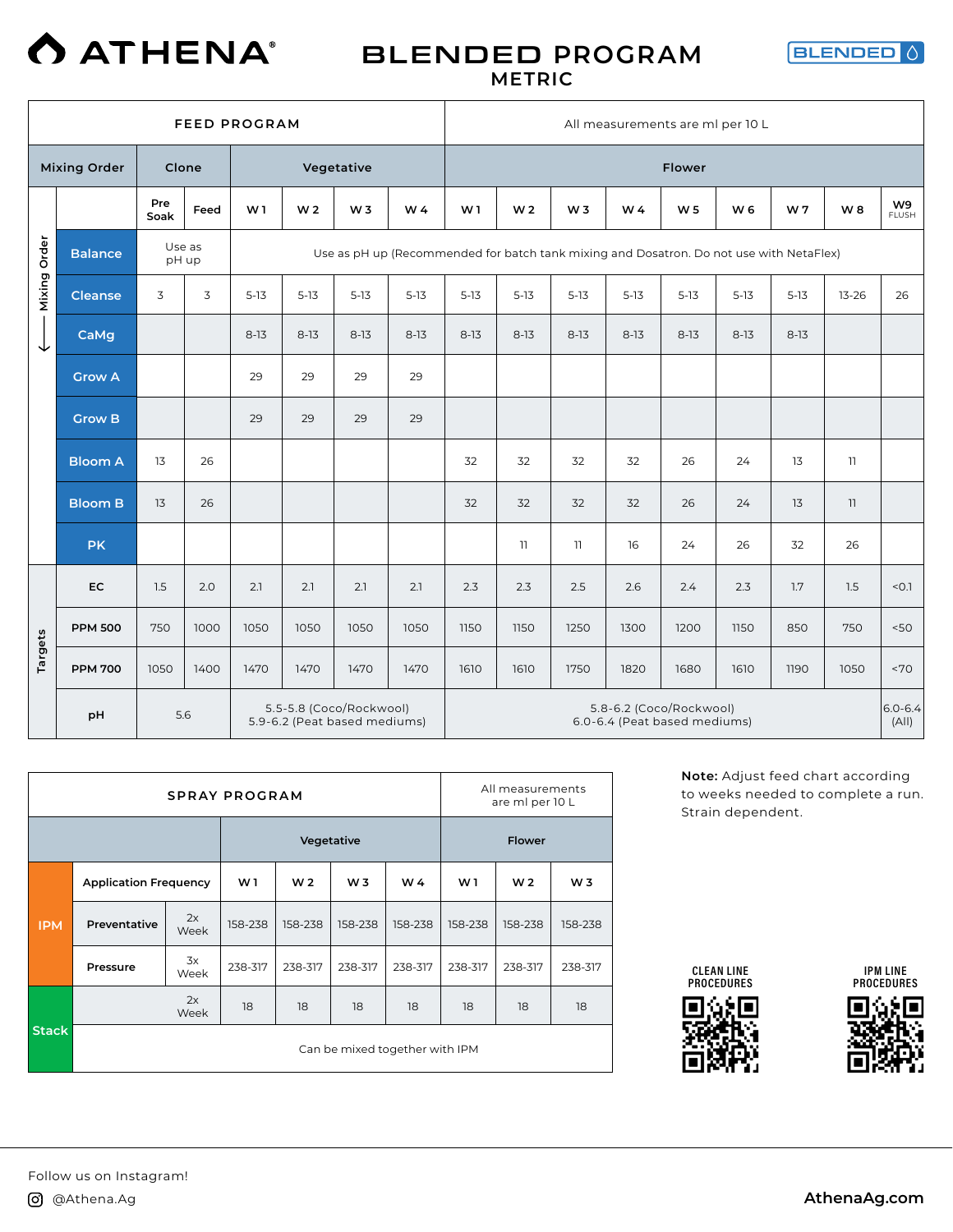

**BLENDED** 

|                 |                    |                  |                 | PROGRAMA DE ABONO        |                |                                                         |                                                                                                   |                |                |                | Todas las medidas son ml por galón                      |                 |                |                |                 |                         |
|-----------------|--------------------|------------------|-----------------|--------------------------|----------------|---------------------------------------------------------|---------------------------------------------------------------------------------------------------|----------------|----------------|----------------|---------------------------------------------------------|-----------------|----------------|----------------|-----------------|-------------------------|
|                 | Orden de<br>Mezcla | Clone            |                 |                          |                | Vegetativo                                              |                                                                                                   |                |                |                |                                                         | Floración       |                |                |                 |                         |
|                 |                    | Remojo<br>previo | Abono           | S <sub>1</sub>           | S <sub>2</sub> | S <sub>3</sub>                                          | S <sub>4</sub>                                                                                    | S <sub>1</sub> | S <sub>2</sub> | S <sub>3</sub> | S <sub>4</sub>                                          | S <sub>5</sub>  | S <sub>6</sub> | S <sub>7</sub> | S8              | S <sub>9</sub><br>PURGA |
|                 | <b>Balance</b>     | Usar si          | pH sube         |                          |                |                                                         | Usar si pH sube (Recomendado para mezclas de tanque de solución y Dosatron. No usar con NetaFlex) |                |                |                |                                                         |                 |                |                |                 |                         |
| Orden de Mezcla | <b>Cleanse</b>     | $\mathbf{1}$     | $\mathbb{1}$    | $2 - 5$                  | $2 - 5$        | $2 - 5$                                                 | $2 - 5$                                                                                           | $2 - 5$        | $2 - 5$        | $2 - 5$        | $2 - 5$                                                 | $2 - 5$         | $2 - 5$        | $2 - 5$        | $5-10$          | 10                      |
|                 | CaMg               |                  |                 | $3-5$                    | $3-5$          | $3-5$                                                   | $3-5$                                                                                             | $3-5$          | $3 - 5$        | $3-5$          | $3-5$                                                   | $3-5$           | $3-5$          | $3-5$          |                 |                         |
| ◡               | <b>Grow A</b>      |                  |                 | $\overline{\phantom{a}}$ | 11             | 11                                                      | 11                                                                                                |                |                |                |                                                         |                 |                |                |                 |                         |
|                 | <b>Grow B</b>      |                  |                 | 11                       | 11             | 11                                                      | 11                                                                                                |                |                |                |                                                         |                 |                |                |                 |                         |
|                 | <b>Bloom A</b>     | 5                | 10 <sup>°</sup> |                          |                |                                                         |                                                                                                   | 12             | 12             | 12             | 12                                                      | 10 <sup>°</sup> | 9              | 5              | 4               |                         |
|                 | <b>Bloom B</b>     | 5                | 10 <sup>°</sup> |                          |                |                                                         |                                                                                                   | 12             | 12             | 12             | 12                                                      | 10 <sup>°</sup> | 9              | 5              | $\overline{4}$  |                         |
|                 | <b>PK</b>          |                  |                 |                          |                |                                                         |                                                                                                   |                |                | 4              | 6                                                       | 9               | 10             | 12             | 10 <sup>°</sup> |                         |
|                 | <b>EC</b>          | 1.5              | 2.0             | 2.1                      | 2.1            | 2.1                                                     | 2.1                                                                                               | 2.3            | 2.3            | 2.5            | 2.6                                                     | 2.4             | 2.3            | 1.7            | 1.5             | < 0.1                   |
|                 | <b>PPM 500</b>     | 750              | 1000            | 1050                     | 1050           | 1050                                                    | 1050                                                                                              | 1150           | 1150           | 1250           | 1300                                                    | 1200            | 1150           | 850            | 750             | 50<                     |
| Objetivos       | <b>PPM 700</b>     | 1050             | 1400            | 1470                     | 1470           | 1470                                                    | 1470                                                                                              | 1610           | 1610           | 1750           | 1820                                                    | 1680            | 1610           | 1190           | 1050            | ~170                    |
|                 | pH                 |                  | 5.6             |                          |                | 5.5-5.8 (Coco/Rockwool)<br>5.9-6.2 (Sustratos de turba) |                                                                                                   |                |                |                | 5.8-6.2 (Coco/Rockwool)<br>6.0-6.4 (Sustratos de turba) |                 |                |                |                 | $6.0 - 6.4$<br>(Todos)) |

|              |                          | PROGRAMA DE ASPERSIÓN |                |                |                 |                |                | Todas las medidas<br>son ml por galón |                |
|--------------|--------------------------|-----------------------|----------------|----------------|-----------------|----------------|----------------|---------------------------------------|----------------|
|              |                          |                       |                |                | Vegetativo      |                |                | Floración                             |                |
|              | Frecuencia de Aplicación |                       | S <sub>1</sub> | S <sub>2</sub> | S <sub>3</sub>  | S <sub>4</sub> | S <sub>1</sub> | S <sub>2</sub>                        | S <sub>3</sub> |
| <b>IPM</b>   | Preventivo               | 2x<br>Semana          | 60-90          | 60-90          | 60-90           | 60-90          | 60-90          | 60-90                                 | 60-90          |
|              | Presión                  | 3x<br>Semana          | 90-120         | 90-120         | 90-120          | 90-120         | 90-120         | 90-120                                | 90-120         |
|              |                          | 2x<br>Semana          | 7              | 7              | 7               | 7              | 7              | 7                                     | 7              |
| <b>Stack</b> |                          |                       |                |                | Mezclar con IMP |                |                |                                       |                |

**Nota:** Adjustar el gráfico de avance según a las semanas necesarias para completar una carrera. Dependiente de la tensión.

CLEAN LINE PROCEDIMIENTOS



IPM LINE PROCEDIMIENTOS

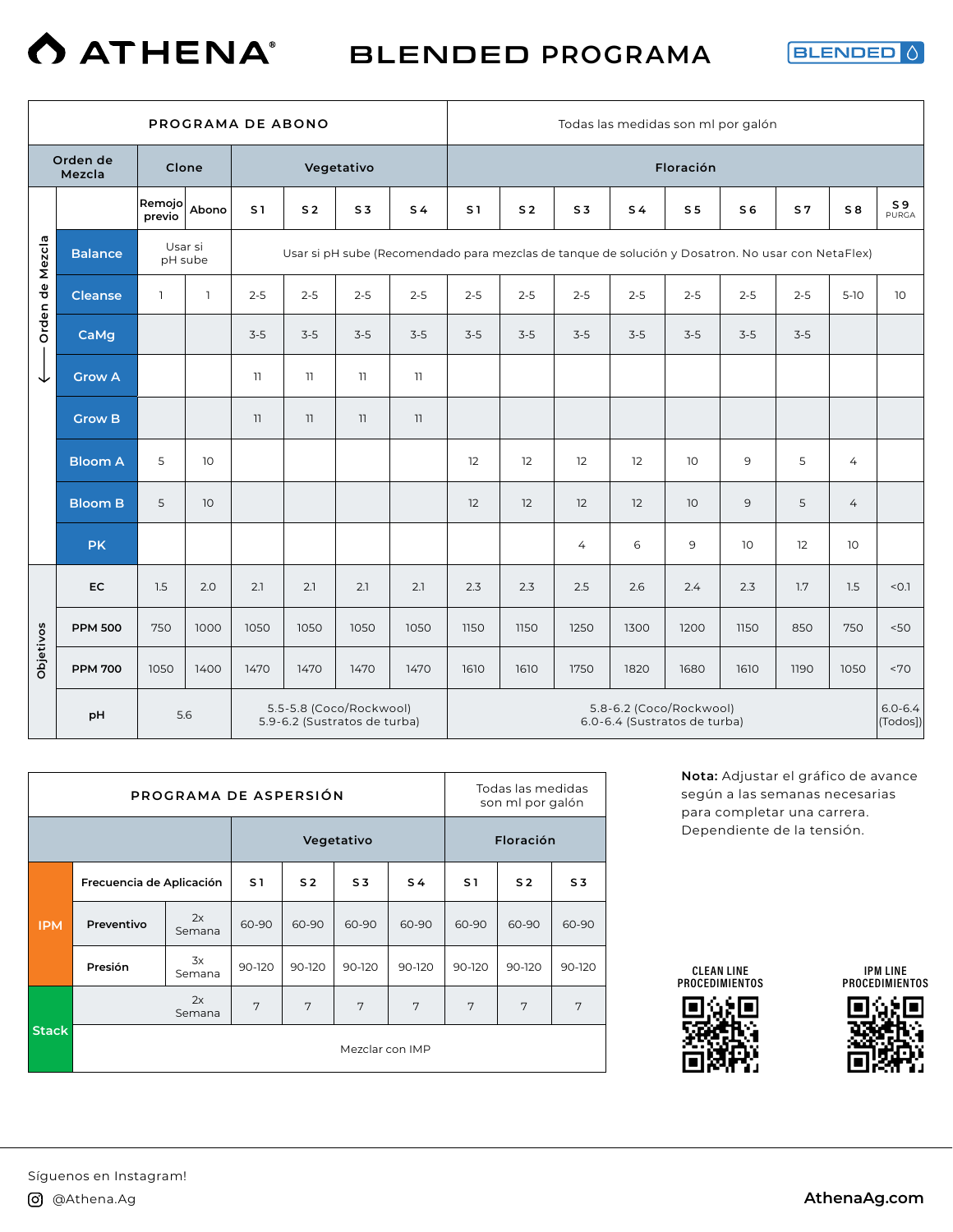

### BLENDED **PROGRAMA MÉTRICA**



|                 |                    |                    |       | PROGRAMA DE ABONO |                |                              |                                                                                                   |                |                |                                       | Todas las medidas son ml por 10 L |                |                |                |                |                         |
|-----------------|--------------------|--------------------|-------|-------------------|----------------|------------------------------|---------------------------------------------------------------------------------------------------|----------------|----------------|---------------------------------------|-----------------------------------|----------------|----------------|----------------|----------------|-------------------------|
|                 | Orden de<br>Mezcla | Clone              |       |                   |                | Vegetativo                   |                                                                                                   |                |                |                                       |                                   | Floración      |                |                |                |                         |
|                 |                    | Remojo<br>previo   | Abono | S <sub>1</sub>    | S <sub>2</sub> | S <sub>3</sub>               | S <sub>4</sub>                                                                                    | S <sub>1</sub> | S <sub>2</sub> | S <sub>3</sub>                        | S <sub>4</sub>                    | S <sub>5</sub> | S <sub>6</sub> | S <sub>7</sub> | S <sub>8</sub> | S <sub>9</sub><br>PURGA |
|                 | <b>Balance</b>     | Usar si<br>pH sube |       |                   |                |                              | Usar si pH sube (Recomendado para mezclas de tanque de solución y Dosatron. No usar con NetaFlex) |                |                |                                       |                                   |                |                |                |                |                         |
| Orden de Mezcla | <b>Cleanse</b>     | 3                  | 3     | $5 - 13$          | $5 - 13$       | $5 - 13$                     | $5 - 13$                                                                                          | $5 - 13$       | $5-13$         | $5-13$                                | $5 - 13$                          | $5 - 13$       | $5-13$         | $5-13$         | $13 - 26$      | 26                      |
|                 | CaMg               |                    |       | $8-13$            | $8-13$         | $8-13$                       | $8-13$                                                                                            | $8 - 13$       | $8-13$         | $8 - 13$                              | $8-13$                            | $8-13$         | $8 - 13$       | $8 - 13$       |                |                         |
| ↓               | <b>Grow A</b>      |                    |       | 29                | 29             | 29                           | 29                                                                                                |                |                |                                       |                                   |                |                |                |                |                         |
|                 | <b>Grow B</b>      |                    |       | 29                | 29             | 29                           | 29                                                                                                |                |                |                                       |                                   |                |                |                |                |                         |
|                 | <b>Bloom A</b>     | 13                 | 26    |                   |                |                              |                                                                                                   | 32             | 32             | 32                                    | 32                                | 26             | 24             | 13             | 11             |                         |
|                 | <b>Bloom B</b>     | 13                 | 26    |                   |                |                              |                                                                                                   | 32             | 32             | 32                                    | 32                                | 26             | 24             | 13             | 11             |                         |
|                 | <b>PK</b>          |                    |       |                   |                |                              |                                                                                                   |                | 11             | 11                                    | 16                                | 24             | 26             | 32             | 26             |                         |
|                 | <b>EC</b>          | 1.5                | 2.0   | 2.1               | 2.1            | 2.1                          | 2.1                                                                                               | 2.3            | 2.3            | 2.5                                   | 2.6                               | 2.4            | 2.3            | 1.7            | 1.5            | < 0.1                   |
| Objetivos       | <b>PPM 500</b>     | 750                | 1000  | 1050              | 1050           | 1050                         | 1050                                                                                              | 1150           | 1150           | 1250                                  | 1300                              | 1200           | 1150           | 850            | 750            | 50<                     |
|                 | <b>PPM 700</b>     | 1050               | 1400  | 1470              | 1470           | 1470                         | 1470                                                                                              | 1610           | 1610           | 1750                                  | 1820                              | 1680           | 1610           | 1190           | 1050           | <70                     |
|                 | pH                 | 5.6                |       |                   |                | 5.9-6.2 (Sustratos de turba) | 5.5-5.8 (Fibra de coco/Lana de rocal)                                                             |                |                | 5.8-6.2 (Fibra de coco/Lana de rocal) | 6.0-6.4 (Sustratos de turba)      |                |                |                |                | $6.0 - 6.4$<br>(Todos)  |

|              |                          | PROGRAMA DE ASPERSIÓN |                |                |                |                 |         | Todas las medidas son<br>ml por 10 L |                |
|--------------|--------------------------|-----------------------|----------------|----------------|----------------|-----------------|---------|--------------------------------------|----------------|
|              |                          |                       |                | Vegetativo     |                |                 |         | Floración                            |                |
|              | Frecuencia de Aplicación |                       | S <sub>1</sub> | S <sub>2</sub> | S <sub>3</sub> | S <sub>4</sub>  | S1      | S <sub>2</sub>                       | S <sub>3</sub> |
| <b>IPM</b>   | Preventivo               | 2x<br>Semana          | 158-238        | 158-238        | 158-238        | 158-238         | 158-238 | 158-238                              | 158-238        |
|              | Presión                  | 3x<br>Semana          | 238-317        | 238-317        | 238-317        | 238-317         | 238-317 | 238-317                              | 238-317        |
|              |                          | 2x<br>Semana          | 18             | 18             | 18             | 18              | 18      | 18                                   | 18             |
| <b>Stack</b> |                          |                       |                |                |                | Mezclar con IMP |         |                                      |                |

**Nota:** Adjustar el gráfico de avance según a las semanas necesarias para completar una carrera. Dependiente de la tensión.

CLEAN LINE PROCEDIMIENTOS



IPM LINE PROCEDIMIENTOS

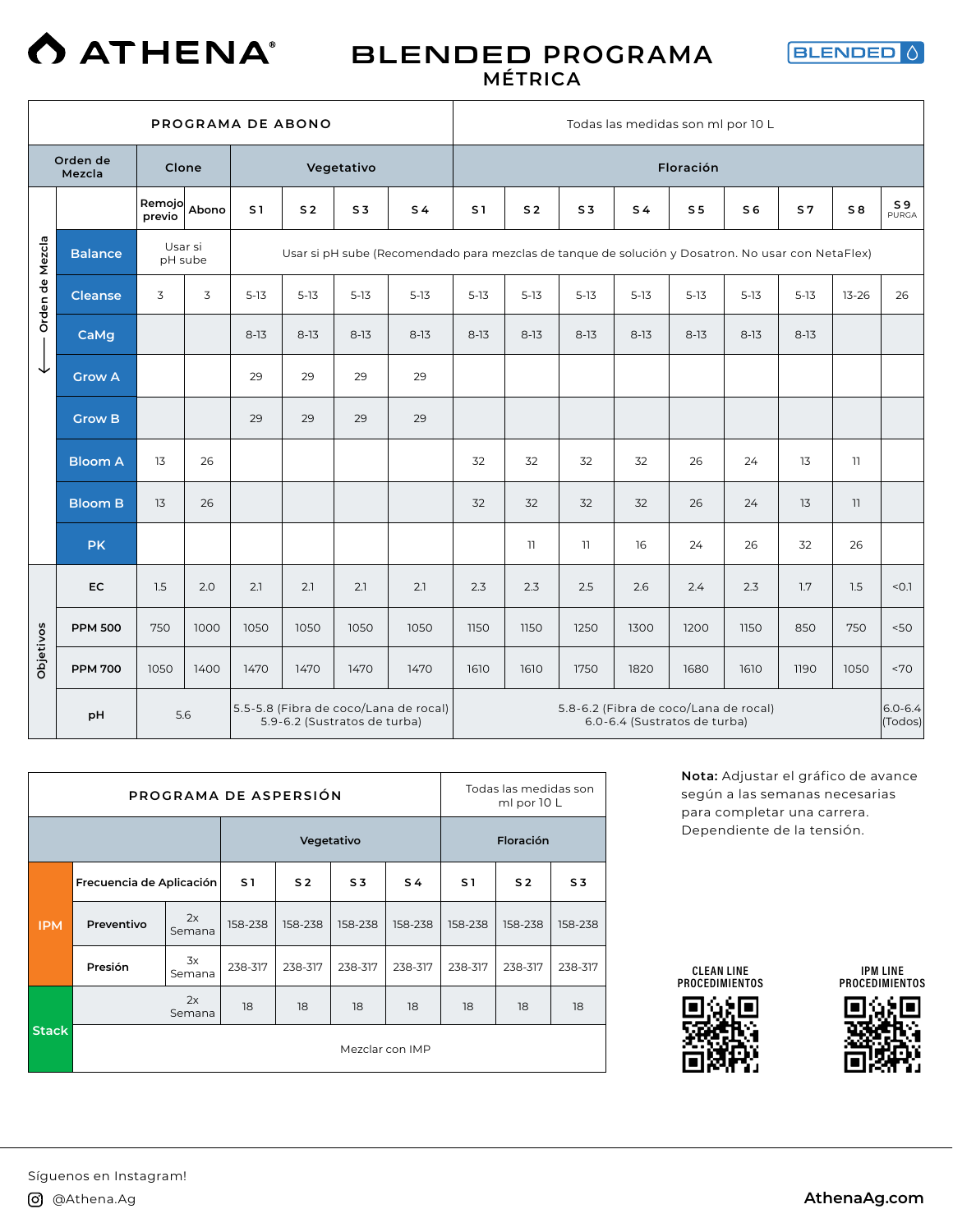

### BLENDED **PROGRAMME MÉTRIQUES**



|                  |                     | PROGRAMME D'ALIMENTATION   |      |                |                |                               |                                                                                                           |                |                |                         | Toutes les mesures sont exprimées en ml pour 10 L                   |                |                |                |                 |                       |
|------------------|---------------------|----------------------------|------|----------------|----------------|-------------------------------|-----------------------------------------------------------------------------------------------------------|----------------|----------------|-------------------------|---------------------------------------------------------------------|----------------|----------------|----------------|-----------------|-----------------------|
|                  | Ordre de<br>Mélange | Cloner                     |      |                |                | Végétatif                     |                                                                                                           |                |                |                         |                                                                     | Fleur          |                |                |                 |                       |
|                  |                     | Pré-trempage Alimentation  |      | S <sub>1</sub> | S <sub>2</sub> | S <sub>3</sub>                | S <sub>4</sub>                                                                                            | S <sub>1</sub> | S <sub>2</sub> | S <sub>3</sub>          | S <sub>4</sub>                                                      | S <sub>5</sub> | S <sub>6</sub> | S <sub>7</sub> | S8              | S9<br>RINCAGE         |
| Ordre de Mélange | <b>Balance</b>      | Utilisation comme<br>pH up |      |                |                |                               | Utilisation comme pH up (Recommandé pour les mélanges en cuve et Dosatron. Ne pas utiliser avec NetaFlex) |                |                |                         |                                                                     |                |                |                |                 |                       |
|                  | <b>Cleanse</b>      | 3                          | 3    | $5 - 13$       | $5-13$         | $5 - 13$                      | $5 - 13$                                                                                                  | $5 - 13$       | $5 - 13$       | $5-13$                  | $5 - 13$                                                            | $5-13$         | $5-13$         | $5 - 13$       | $13 - 26$       | 26                    |
|                  | CaMg                |                            |      | $8-13$         | $8-13$         | $8-13$                        | $8-13$                                                                                                    | $8 - 13$       | $8-13$         | $8-13$                  | $8-13$                                                              | $8-13$         | $8-13$         | $8-13$         |                 |                       |
| ↓                | <b>Grow A</b>       |                            |      | 29             | 29             | 29                            | 29                                                                                                        |                |                |                         |                                                                     |                |                |                |                 |                       |
|                  | <b>Grow B</b>       |                            |      | 29             | 29             | 29                            | 29                                                                                                        |                |                |                         |                                                                     |                |                |                |                 |                       |
|                  | <b>Bloom A</b>      | 13                         | 26   |                |                |                               |                                                                                                           | 32             | 32             | 32                      | 32                                                                  | 26             | 24             | 13             | $\overline{11}$ |                       |
|                  | <b>Bloom B</b>      | 13                         | 26   |                |                |                               |                                                                                                           | 32             | 32             | 32                      | 32                                                                  | 26             | 24             | 13             | 11              |                       |
|                  | <b>PK</b>           |                            |      |                |                |                               |                                                                                                           |                | 11             | $\overline{\mathbf{1}}$ | 16                                                                  | 24             | 26             | 32             | 26              |                       |
|                  | EC                  | 1.5                        | 2.0  | 2.1            | 2.1            | 2.1                           | 2.1                                                                                                       | 2.3            | 2.3            | 2.5                     | 2.6                                                                 | 2.4            | 2.3            | 1.7            | 1.5             | $-0.1$                |
|                  | <b>PPM 500</b>      | 750                        | 1000 | 1050           | 1050           | 1050                          | 1050                                                                                                      | 1150           | 1150           | 1250                    | 1300                                                                | 1200           | 1150           | 850            | 750             | 50<                   |
| Cibles           | <b>PPM 700</b>      | 1050                       | 1400 | 1470           | 1470           | 1470                          | 1470                                                                                                      | 1610           | 1610           | 1750                    | 1820                                                                | 1680           | 1610           | 1190           | 1050            | <70                   |
|                  | pH                  | 5.6                        |      |                |                | 5.5-5.8 (Coco/Laine de roche) | 5.9-6.2 (Milieux à base de tourbe)                                                                        |                |                |                         | 5.8-6.2 (Coco/Laine de roche)<br>6.0-6.4 (Milieux à base de tourbe) |                |                |                |                 | $6.0 - 6.4$<br>(Tous) |

|            | PROGRAMME DE PULVÉRISATION |               |                |                |                |                   |                | Toutes les mesures sont<br>exprimées en ml pour 10 L |                |
|------------|----------------------------|---------------|----------------|----------------|----------------|-------------------|----------------|------------------------------------------------------|----------------|
|            |                            |               |                | Végétatif      |                |                   |                | Fleur                                                |                |
|            | Fréquence<br>D'application |               | S <sub>1</sub> | S <sub>2</sub> | S <sub>3</sub> | S <sub>4</sub>    | S <sub>1</sub> | S <sub>2</sub>                                       | S <sub>3</sub> |
| <b>IPM</b> | Préventif                  | 2x<br>Semaine | 158-238        | 158-238        | 158-238        | 158-238           | 158-238        | 158-238                                              | 158-238        |
|            | Pression                   | 3x<br>Semaine | 238-317        | 238-317        | 238-317        | 238-317           | 238-317        | 238-317                                              | 238-317        |
|            |                            | 2x<br>Semaine | 18             | 18             | 18             | 18                | 18             | 18                                                   | 18             |
| Stack      |                            |               |                |                |                | Combiner avec IPM |                |                                                      |                |

**Noter:** Ajustez le tableau d'alimentation en fonction aux semaines nécessaires pour terminer une course. Dépendant de la souche.







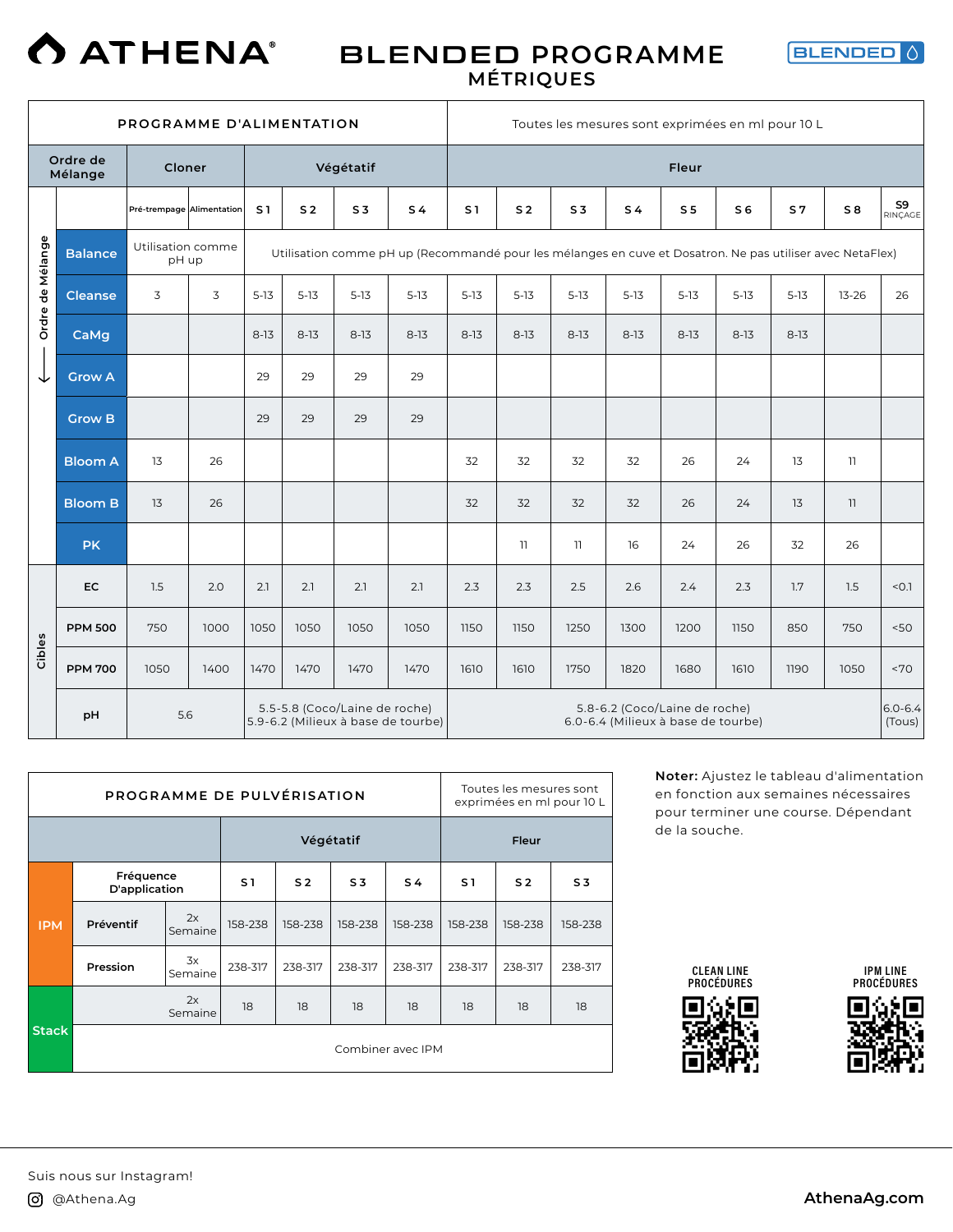

### BLENDED **PROGRAMMA METRICA**



|                  | PROGRAMMA DI ALIMENTAZIONE<br>Order de<br>Clone<br>Vegetativa<br>Mélange<br>Pre-<br>Alimen-<br>S <sub>1</sub><br>S <sub>2</sub><br>S <sub>3</sub><br>Abraccibo tazione<br>Utilizzzare<br><b>Balance</b><br>Utilizzzare come pH up (Raccomandato per la miscelazione del serbatoio batch e Dosatron. Non utilizzare con NetaFlex)<br>come pH up<br>3<br>3<br><b>Cleanse</b><br>$5 - 13$<br>$5-13$<br>$5 - 13$<br>$8-13$<br>CaMg<br>$8-13$<br>$8 - 13$ |      |      |      |      |                                                            |                |                |                |                | Misure sono ml per 10 L |                                                            |                |                |                          |                                   |
|------------------|------------------------------------------------------------------------------------------------------------------------------------------------------------------------------------------------------------------------------------------------------------------------------------------------------------------------------------------------------------------------------------------------------------------------------------------------------|------|------|------|------|------------------------------------------------------------|----------------|----------------|----------------|----------------|-------------------------|------------------------------------------------------------|----------------|----------------|--------------------------|-----------------------------------|
|                  |                                                                                                                                                                                                                                                                                                                                                                                                                                                      |      |      |      |      |                                                            |                |                |                |                |                         | <b>Fiore</b>                                               |                |                |                          |                                   |
|                  |                                                                                                                                                                                                                                                                                                                                                                                                                                                      |      |      |      |      |                                                            | S <sub>4</sub> | S <sub>1</sub> | S <sub>2</sub> | S <sub>3</sub> | S <sub>4</sub>          | S <sub>5</sub>                                             | S <sub>6</sub> | S <sub>7</sub> | S8                       | S <sub>9</sub><br>SCIAC-<br>QUONE |
|                  |                                                                                                                                                                                                                                                                                                                                                                                                                                                      |      |      |      |      |                                                            |                |                |                |                |                         |                                                            |                |                |                          |                                   |
| Order de Mélange |                                                                                                                                                                                                                                                                                                                                                                                                                                                      |      |      |      |      |                                                            | $5-13$         | $5-13$         | $5 - 13$       | $5-13$         | $5-13$                  | $5 - 13$                                                   | $5-13$         | $5-13$         | $13 - 26$                | 26                                |
|                  |                                                                                                                                                                                                                                                                                                                                                                                                                                                      |      |      |      |      |                                                            | $8 - 13$       | $8 - 13$       | $8-13$         | $8-13$         | $8 - 13$                | $8-13$                                                     | $8-13$         | $8-13$         |                          |                                   |
| ↓                | <b>Grow A</b>                                                                                                                                                                                                                                                                                                                                                                                                                                        |      |      | 29   | 29   | 29                                                         | 29             |                |                |                |                         |                                                            |                |                |                          |                                   |
|                  | <b>Grow B</b>                                                                                                                                                                                                                                                                                                                                                                                                                                        |      |      | 29   | 29   | 29                                                         | 29             |                |                |                |                         |                                                            |                |                |                          |                                   |
|                  | <b>Bloom A</b>                                                                                                                                                                                                                                                                                                                                                                                                                                       | 13   | 26   |      |      |                                                            |                | 32             | 32             | 32             | 32                      | 26                                                         | 24             | 13             | 11                       |                                   |
|                  | <b>Bloom B</b>                                                                                                                                                                                                                                                                                                                                                                                                                                       | 13   | 26   |      |      |                                                            |                | 32             | 32             | 32             | 32                      | 26                                                         | 24             | 13             | $\overline{\phantom{a}}$ |                                   |
|                  | <b>PK</b>                                                                                                                                                                                                                                                                                                                                                                                                                                            |      |      |      |      |                                                            |                |                | 11             | $\overline{1}$ | 16                      | 24                                                         | 26             | 32             | 26                       |                                   |
|                  | EC                                                                                                                                                                                                                                                                                                                                                                                                                                                   | 1.5  | 2.0  | 2.1  | 2.1  | 2.1                                                        | 2.1            | 2.3            | 2.3            | 2.5            | 2.6                     | 2.4                                                        | 2.3            | 1.7            | 1.5                      | < 0.1                             |
|                  | <b>PPM 500</b>                                                                                                                                                                                                                                                                                                                                                                                                                                       | 750  | 1000 | 1050 | 1050 | 1050                                                       | 1050           | 1150           | 1150           | 1250           | 1300                    | 1200                                                       | 1150           | 850            | 750                      | 50<                               |
| <b>Obiettivi</b> | <b>PPM 700</b>                                                                                                                                                                                                                                                                                                                                                                                                                                       | 1050 | 1400 | 1470 | 1470 | 1470                                                       | 1470           | 1610           | 1610           | 1750           | 1820                    | 1680                                                       | 1610           | 1190           | 1050                     | <70                               |
|                  | pH                                                                                                                                                                                                                                                                                                                                                                                                                                                   | 5.6  |      |      |      | 5.5-5.8 (Coco/Rockwool)<br>5.9-6.2 (medio a base di torba) |                |                |                |                |                         | 5.8-6.2 (Coco/Rockwool)<br>6.0-6.4 (medio a base di torba) |                |                |                          | $6.0 - 6.4$<br>(Tutti)            |

|              |                              | PROGRAMMA SPRAY |         |                |                |                           |         | Tutte le misure sono in<br>ml per 10 L |                |
|--------------|------------------------------|-----------------|---------|----------------|----------------|---------------------------|---------|----------------------------------------|----------------|
|              |                              |                 |         | Vegetativa     |                |                           |         | <b>Fiore</b>                           |                |
|              | Frequenza di<br>Applicazione |                 | S1      | S <sub>2</sub> | S <sub>3</sub> | S <sub>4</sub>            | S1      | S <sub>2</sub>                         | S <sub>3</sub> |
| <b>IPM</b>   | Preventivo                   | 2x<br>Settimana | 158-238 | 158-238        | 158-238        | 158-238                   | 158-238 | 158-238                                | 158-238        |
|              | Pressione                    | 3x<br>Settimana | 238-317 | 238-317        | 238-317        | 238-317                   | 238-317 | 238-317                                | 238-317        |
|              |                              | 2x<br>Settimana | 18      | 18             | 18             | 18                        | 18      | 18                                     | 18             |
| <b>Stack</b> |                              |                 |         |                |                | Mescolare insieme con IPM |         |                                        |                |

**Nota:** Regolare il grafico di alimentazione in base alle settimane neccesarie per completare una corsa. Ceppo dipendente.







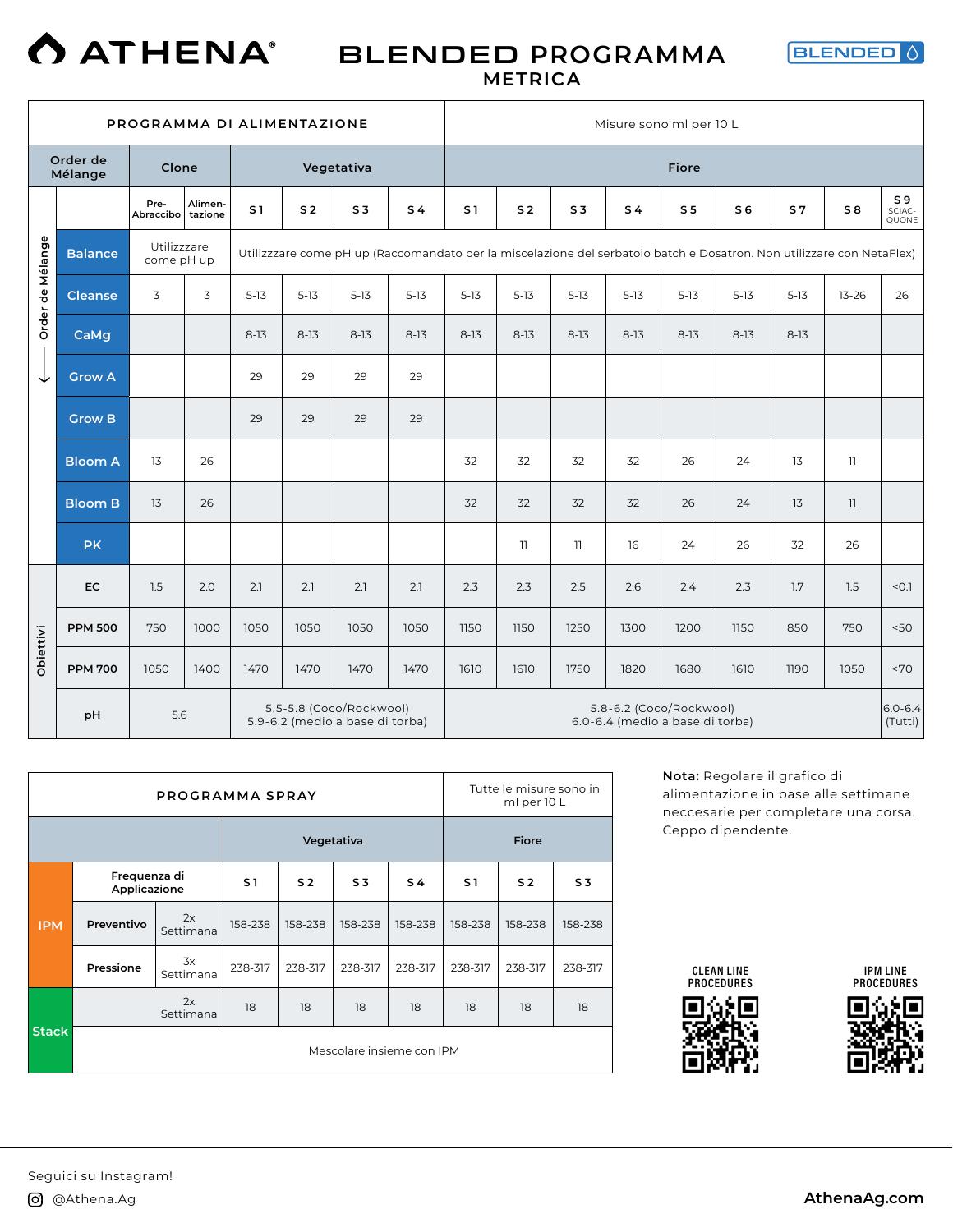

### BLENDED **PROGRAM METRIEK**



|            |                |                        |      | <b>VOERPROGRAMMA</b> |                                              |                                                        |                                                                                                 |                |                |                |          | Alle hoeve elheden zijn ml per 10 L                     |                |                |                |                       |
|------------|----------------|------------------------|------|----------------------|----------------------------------------------|--------------------------------------------------------|-------------------------------------------------------------------------------------------------|----------------|----------------|----------------|----------|---------------------------------------------------------|----------------|----------------|----------------|-----------------------|
|            | Mengvolgor     | Clone                  |      |                      |                                              | Vegetatief                                             |                                                                                                 |                |                |                |          | <b>Bloei</b>                                            |                |                |                |                       |
|            |                | Voor-<br>Weken         | Voer | W <sub>1</sub>       | W <sub>2</sub>                               | W <sub>3</sub>                                         | W4                                                                                              | W <sub>1</sub> | W <sub>2</sub> | W <sub>3</sub> | W 4      | W <sub>5</sub>                                          | W <sub>6</sub> | W <sub>7</sub> | W <sub>8</sub> | W9<br>SPOELEN         |
| Mengvolgor | <b>Balance</b> | Gebruiken als<br>pH up |      |                      |                                              |                                                        | Gebruiken asl pH up (Aanbevolen voor batchtank mengen en Dosatron. Neit gebruiken met NetaFlex) |                |                |                |          |                                                         |                |                |                |                       |
|            | <b>Cleanse</b> | 3                      | 3    | $5-13$               | $5 - 13$                                     | $5 - 13$                                               | $5 - 13$                                                                                        | $5-13$         | $5 - 13$       | $5-13$         | $5 - 13$ | $5 - 13$                                                | $5-13$         | $5 - 13$       | $13 - 26$      | 26                    |
| ↓          | CaMg           |                        |      | $8 - 13$             | $8 - 13$                                     | $8 - 13$                                               | $8-13$                                                                                          | $8-13$         | $8-13$         | $8 - 13$       | $8 - 13$ | $8-13$                                                  | $8 - 13$       | $8-13$         |                |                       |
|            | <b>Grow A</b>  |                        |      | 29                   | 29                                           | 29                                                     | 29                                                                                              |                |                |                |          |                                                         |                |                |                |                       |
|            | <b>Grow B</b>  |                        |      | 29                   | 29                                           | 29                                                     | 29                                                                                              |                |                |                |          |                                                         |                |                |                |                       |
|            | <b>Bloom A</b> | 13                     | 26   |                      | 32<br>32<br>32<br>32<br>24<br>13<br>11<br>26 |                                                        |                                                                                                 |                |                |                |          |                                                         |                |                |                |                       |
|            | <b>Bloom B</b> | 13                     | 26   |                      |                                              |                                                        |                                                                                                 | 32             | 32             | 32             | 32       | 26                                                      | 24             | 13             | 11             |                       |
|            | <b>PK</b>      |                        |      |                      |                                              |                                                        |                                                                                                 |                | 11             | $\overline{1}$ | 16       | 24                                                      | 26             | 32             | 26             |                       |
|            | EC             | 1.5                    | 2.0  | 2.1                  | 2.1                                          | 2.1                                                    | 2.1                                                                                             | 2.3            | 2.3            | 2.5            | 2.6      | 2.4                                                     | 2.3            | 1.7            | 1.5            | < 0.1                 |
|            | <b>PPM 500</b> | 750                    | 1000 | 1050                 | 1050                                         | 1050                                                   | 1050                                                                                            | 1150           | 1150           | 1250           | 1300     | 1200                                                    | 1150           | 850            | 750            | 50<                   |
| Doelen     | <b>PPM 700</b> | 1050                   | 1400 | 1470                 | 1470                                         | 1470                                                   | 1470                                                                                            | 1610           | 1610           | 1750           | 1820     | 1680                                                    | 1610           | 1190           | 1050           | <70                   |
|            | pH             | 5.6                    |      |                      |                                              | 5.5-5.8 (Koko/Steenwol)<br>5.9-6.2 (Op basis van turf) |                                                                                                 |                |                |                |          | 5.8-6.2 (Kokos/Steenwol)<br>6.0-6.4 (Op basis van turf) |                |                |                | $6.0 - 6.4$<br>(Alle) |

|              |                       |            | <b>SPROEIPROGRAMMA</b> |                |                |                      |                | Alle hoeve elheden zijn<br>ml per 10 L |                |
|--------------|-----------------------|------------|------------------------|----------------|----------------|----------------------|----------------|----------------------------------------|----------------|
|              |                       |            |                        |                | Vegetatief     |                      |                | <b>Bloei</b>                           |                |
|              | Toepassingsfrequentie |            | W1                     | W <sub>2</sub> | W <sub>3</sub> | W 4                  | W <sub>1</sub> | W <sub>2</sub>                         | W <sub>3</sub> |
| <b>IPM</b>   | Preventief            | 2x<br>Week | 158-238                | 158-238        | 158-238        | 158-238              | 158-238        | 158-238                                | 158-238        |
|              | Druk                  | 3x<br>Week | 238-317                | 238-317        | 238-317        | 238-317              | 238-317        | 238-317                                | 238-317        |
|              |                       | 2x<br>Week | 18                     | 18             | 18             | 18                   | 18             | 18                                     | 18             |
| <b>Stack</b> |                       |            |                        |                |                | Samen met IPM mengen |                |                                        |                |

**Let op:** Pas de voertabel aan volgens tot weken die nodig zijn om een run te voltooien. Afhankelijk van de soort.







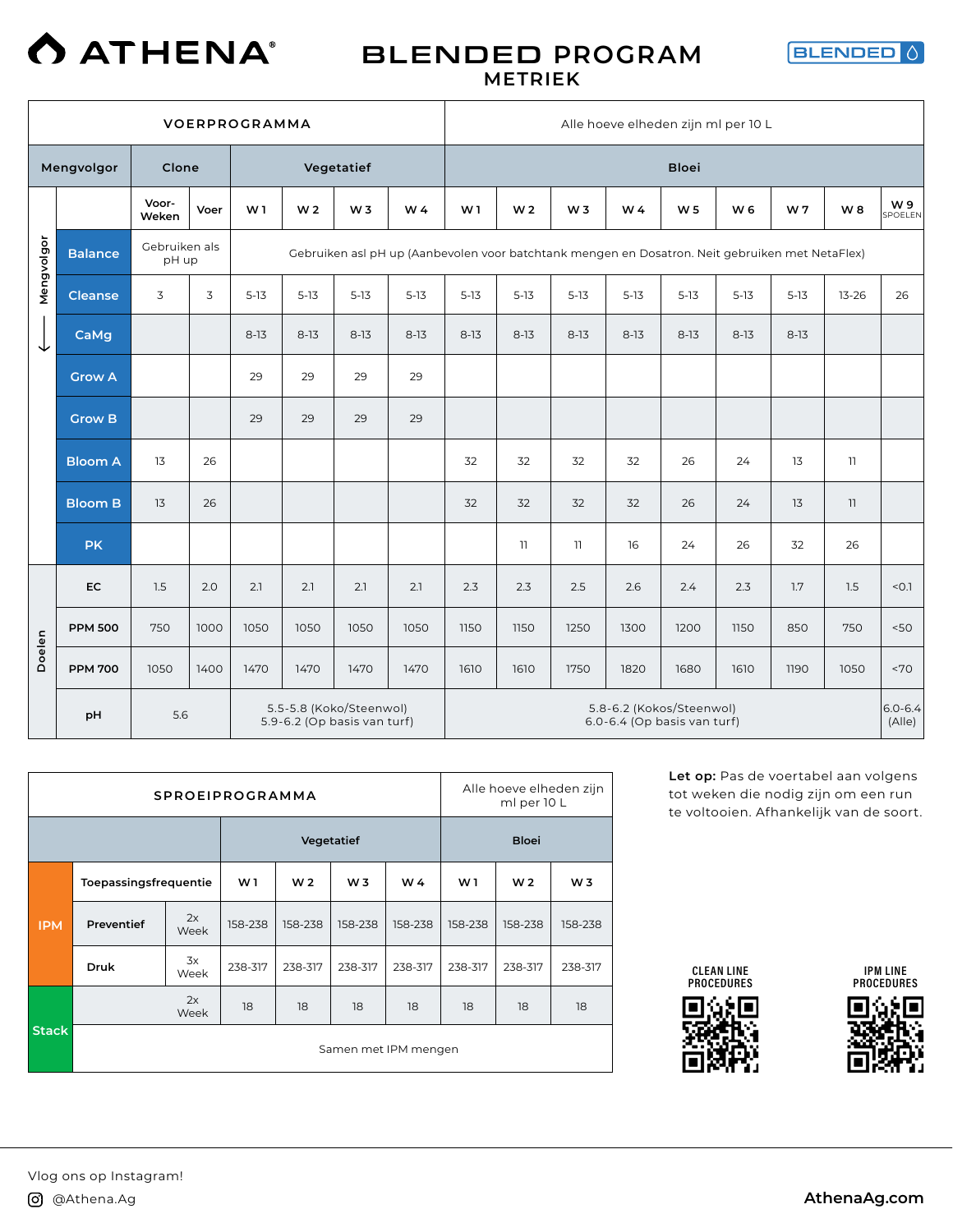

BLENDED 程序

**BLENDED** ♦

|      |                                                 |              |              | 给剂计划    |         |                          |         |         |         |         | 所有计量单位均为: 毫升/加仑                    |         |                |         |                     |                 |
|------|-------------------------------------------------|--------------|--------------|---------|---------|--------------------------|---------|---------|---------|---------|------------------------------------|---------|----------------|---------|---------------------|-----------------|
|      | 混剂次序                                            | 克隆阶段         |              |         |         | 植物生长阶段                   |         |         |         |         |                                    | 开花阶段    |                |         |                     |                 |
|      |                                                 | 浸泡           | 给剂           | 第一周     | 第二周     | 第三周                      | 第四周     | 第一周     | 第二周     | 第三周     | 第四周                                | 第五周     | 第六周            | 第七周     | 第八周                 | 第九周<br>冲洗       |
| 混剂次序 | <b>Balance</b>                                  | 用作值调高剂       |              |         |         |                          |         |         |         |         | 用作值调高剂(建议罐式批混时和加药泵一起使用。请勿与一起使用。)   |         |                |         |                     |                 |
|      | <b>Cleanse</b>                                  | $\mathbf{1}$ | $\mathbb{1}$ | $2 - 5$ | $2 - 5$ | $2 - 5$                  | $2 - 5$ | $2 - 5$ | $2 - 5$ | $2 - 5$ | $2 - 5$                            | $2 - 5$ | $2 - 5$        | $2 - 5$ | $5-10$              | 10 <sup>°</sup> |
| ↓    | CaMg                                            |              |              | $3-5$   | $3-5$   | $3-5$                    | $3-5$   | $3-5$   | $3 - 5$ | $3-5$   | $3-5$                              | $3-5$   | $3-5$          | $3-5$   |                     |                 |
|      | <b>Grow A</b>                                   |              |              | 11      | 11      | 11                       | 11      |         |         |         |                                    |         |                |         |                     |                 |
|      | <b>Grow B</b>                                   |              |              | 11      | 11      | $\overline{\phantom{a}}$ | 11      |         |         |         |                                    |         |                |         |                     |                 |
|      | <b>Bloom A</b>                                  | 5            | 10           |         |         |                          |         | 12      | 12      | 12      | 12                                 | 10      | 9              | 5       | $\overline{4}$      |                 |
|      | <b>Bloom B</b>                                  | 5            | 10           |         |         |                          |         | 12      | 12      | 12      | 12                                 | 10      | $\overline{9}$ | 5       | $\overline{4}$      |                 |
|      | <b>PK</b>                                       |              |              |         |         |                          |         |         |         | 4       | 6                                  | 9       | 10             | 12      | 10 <sup>°</sup>     |                 |
|      | <b>EC</b>                                       | 1.5          | 2.0          | 2.1     | 2.1     | 2.1                      | 2.1     | 2.3     | 2.3     | 2.5     | 2.6                                | 2.4     | 2.3            | 1.7     | 1.5                 | < 0.1           |
|      | <b>PPM 500</b>                                  | 750          | 1000         | 1050    | 1050    | 1050                     | 1050    | 1150    | 1150    | 1250    | 1300                               | 1200    | 1150           | 850     | 750                 | 50<             |
| 目标   | <b>PPM 700</b>                                  | 1050         | 1400         | 1470    | 1470    | 1470                     | 1470    | 1610    | 1610    | 1750    | 1820                               | 1680    | 1610           | 1190    | 1050                | <70             |
|      | 5.5-5.8 (椰糠/石棉)<br>5.6<br>pH<br>5.9-6.2 (泥炭培养基) |              |              |         |         |                          |         |         |         |         | 5.8-6.2 (椰糠/石棉)<br>6.0-6.4 (泥炭培养基) |         |                |         | $6.0 - 6.4$<br>(所有) |                 |

|              |      |      | 喷洒计划   |        |        |        |        | 所有计量单位均为:<br>毫升/加仑 |        |
|--------------|------|------|--------|--------|--------|--------|--------|--------------------|--------|
|              |      |      |        |        | 植物生长阶段 |        |        | 开花阶段               |        |
|              | 施用频率 |      | 第一周    | 第二周    | 第三周    | 第四周    | 第一周    | 第二周                | 第三周    |
| <b>IPM</b>   | 预防   | 一周两次 | 60-90  | 60-90  | 60-90  | 60-90  | 60-90  | 60-90              | 60-90  |
|              | 压力   | 一周三次 | 90-120 | 90-120 | 90-120 | 90-120 | 90-120 | 90-120             | 90-120 |
|              |      | 一周两次 | 7      | 7      | 7      | 7      | 7      | 7                  | 7      |
| <b>Stack</b> |      |      |        |        |        | 与混合    |        |                    |        |

**注意:**根据饲料图表调整 到完成一次跑步所需的几周。 应变依赖。





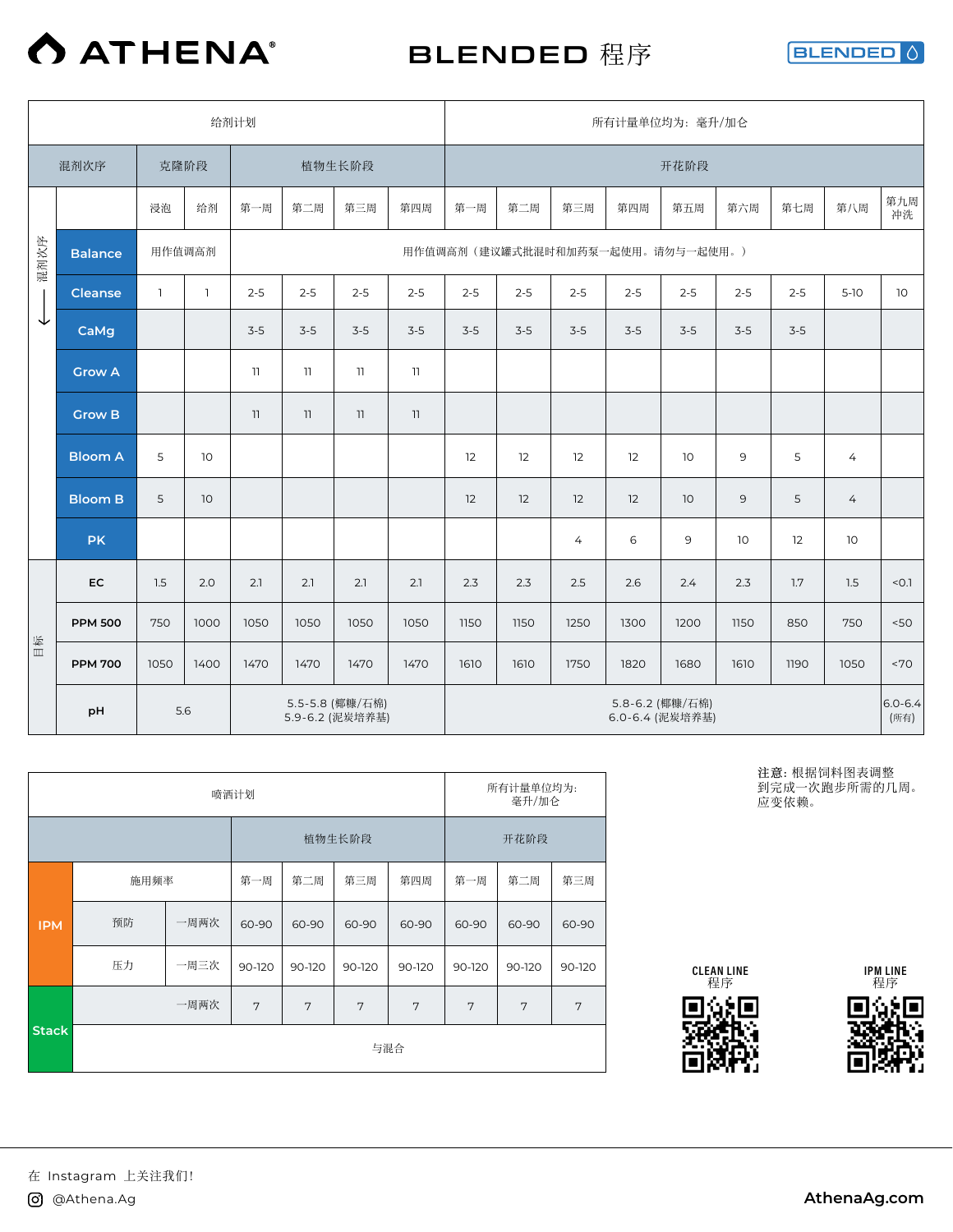

BLENDED 施肥时间表-公制

**BLENDED** 0

|      |                                                 |        |      | 给剂计划     |          |          |          |          |                                    |              | 所有计量单位均为: 毫升/加仑                   |          |                     |          |           |           |
|------|-------------------------------------------------|--------|------|----------|----------|----------|----------|----------|------------------------------------|--------------|-----------------------------------|----------|---------------------|----------|-----------|-----------|
|      | 混剂次序                                            |        | 克隆阶段 |          |          | 植物生长阶段   |          |          |                                    |              |                                   | 开花阶段     |                     |          |           |           |
|      |                                                 | 浸泡     | 给剂   | 第一周      | 第二周      | 第三周      | 第四周      | 第一周      | 第二周                                | 第三周          | 第四周                               | 第五周      | 第六周                 | 第七周      | 第八周       | 第九周<br>冲洗 |
| 混剂次序 | <b>Balance</b>                                  | 用作值调高剂 |      |          |          |          |          |          |                                    |              | 用作值调高剂 (建议罐式批混时和加药泵一起使用。请勿与一起使用。) |          |                     |          |           |           |
|      | <b>Cleanse</b>                                  | 3      | 3    | $5 - 13$ | $5 - 13$ | $5 - 13$ | $5 - 13$ | $5 - 13$ | $5-13$                             | $5-13$       | $5-13$                            | $5 - 13$ | $5-13$              | $5-13$   | $13 - 26$ | 26        |
| ↓    | CaMg                                            |        |      | $8-13$   | $8-13$   | $8-13$   | $8 - 13$ | $8-13$   | $8-13$                             | $8 - 13$     | $8-13$                            | $8 - 13$ | $8 - 13$            | $8 - 13$ |           |           |
|      | <b>Grow A</b>                                   |        |      | 29       | 29       | 29       | 29       |          |                                    |              |                                   |          |                     |          |           |           |
|      | <b>Grow B</b>                                   |        |      | 29       | 29       | 29       | 29       |          |                                    |              |                                   |          |                     |          |           |           |
|      | <b>Bloom A</b>                                  | 13     | 26   |          |          |          |          | 32       | 32                                 | 32           | 32                                | 26       | 24                  | 13       | 11        |           |
|      | <b>Bloom B</b>                                  | 13     | 26   |          |          |          |          | 32       | 32                                 | 32           | 32                                | 26       | 24                  | 13       | 11        |           |
|      | <b>PK</b>                                       |        |      |          |          |          |          |          | 11                                 | $\mathbb{I}$ | 16                                | 24       | 26                  | 32       | 26        |           |
|      | EC                                              | 1.5    | 2.0  | 2.1      | 2.1      | 2.1      | 2.1      | 2.3      | 2.3                                | 2.5          | 2.6                               | 2.4      | 2.3                 | 1.7      | 1.5       | < 0.1     |
|      | <b>PPM 500</b>                                  | 750    | 1000 | 1050     | 1050     | 1050     | 1050     | 1150     | 1150                               | 1250         | 1300                              | 1200     | 1150                | 850      | 750       | 50<       |
| 目标   | <b>PPM 700</b>                                  | 1050   | 1400 | 1470     | 1470     | 1470     | 1470     | 1610     | 1610                               | 1750         | 1820                              | 1680     | 1610                | 1190     | 1050      | <70       |
|      | 5.5-5.8 (椰糠/岩棉)<br>5.6<br>pH<br>5.9-6.2 (泥炭培养基) |        |      |          |          |          |          |          | 5.8-6.2 (椰糠/石棉)<br>6.0-6.4 (泥炭培养基) |              |                                   |          | $6.0 - 6.4$<br>(所有) |          |           |           |

|              |      |          | 喷洒计划    |         |         |         |         | 所有计量单位均为:<br>毫升/加仑 |         |
|--------------|------|----------|---------|---------|---------|---------|---------|--------------------|---------|
|              |      |          |         |         | 植物生长阶段  |         |         | 开花阶段               |         |
|              | 施用频率 |          | 第一周     | 第二周     | 第三周     | 第四周     | 第一周     | 第二周                | 第三周     |
| <b>IPM</b>   | 预防   | 一周两<br>次 | 158-238 | 158-238 | 158-238 | 158-238 | 158-238 | 158-238            | 158-238 |
|              | 压力   | 一周三<br>次 | 238-317 | 238-317 | 238-317 | 238-317 | 238-317 | 238-317            | 238-317 |
|              |      | 一周两<br>次 | 18      | 18      | 18      | 18      | 18      | 18                 | 18      |
| <b>Stack</b> |      |          |         |         |         | 与混合     |         |                    |         |

**注意:**根据饲料图表调整 到完成一次跑步所需的几周。 应变依赖。



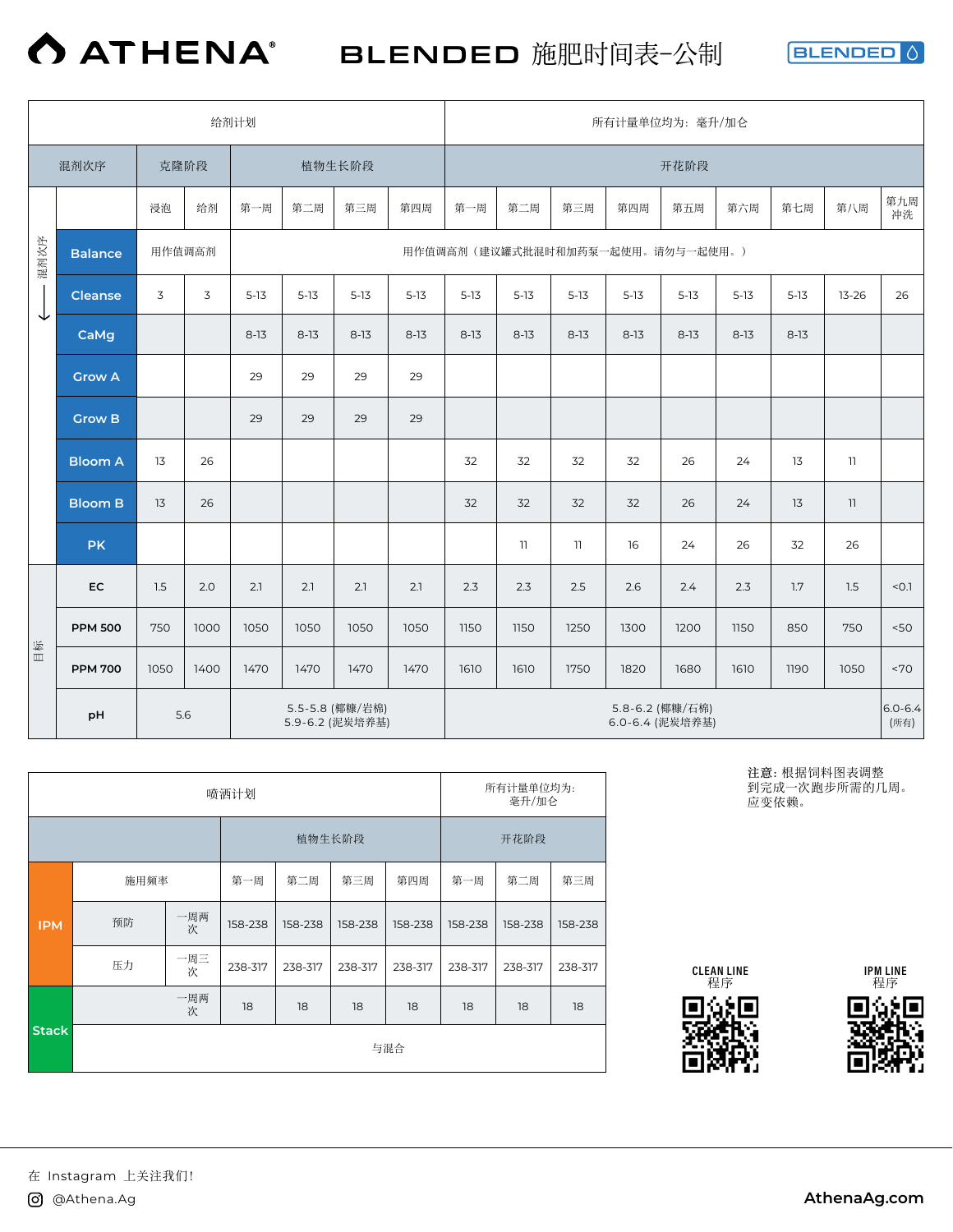### **O ATHENA®** BLENDED CHƯƠNG TRÌNH

**BLENDED** 

|             |                |                   |              | <b>CHƯƠNG TRÌNH BÓN</b> |                |                          |                                                                                            |                |                |                |         | Tất cả các phép đo đều là ml trên gallon                          |                |                |                |                         |
|-------------|----------------|-------------------|--------------|-------------------------|----------------|--------------------------|--------------------------------------------------------------------------------------------|----------------|----------------|----------------|---------|-------------------------------------------------------------------|----------------|----------------|----------------|-------------------------|
|             | Thứ tự trộn    | Nhân bản          |              |                         |                | Trạng thái thực vật      |                                                                                            |                |                |                |         | Ra Hoa                                                            |                |                |                |                         |
|             |                | Trước<br>khi tưới | Cho<br>ăn    | T1                      | T <sub>2</sub> | T <sub>3</sub>           | T4                                                                                         | T <sub>1</sub> | T <sub>2</sub> | T <sub>3</sub> | T4      | T <sub>5</sub>                                                    | T <sub>6</sub> | T <sub>7</sub> | <b>T8</b>      | T 9<br>xÅ               |
| Thứ tự trộn | <b>Balance</b> | pH tăng           | Dùng lúc     |                         |                |                          | Dùng khi pH tăng (Đề xuất cho việc trôn trong bề chứa và Dosatron. Đừng dùng với NetaFlex) |                |                |                |         |                                                                   |                |                |                |                         |
|             | <b>Cleanse</b> | $\mathbf{1}$      | $\mathbf{1}$ | $2 - 5$                 | $2 - 5$        | $2 - 5$                  | $2 - 5$                                                                                    | $2 - 5$        | $2 - 5$        | $2 - 5$        | $2 - 5$ | $2 - 5$                                                           | $2 - 5$        | $2 - 5$        | $5-10$         | 10                      |
| ↓           | CaMg           |                   |              | $3-5$                   | $3-5$          | $3-5$                    | $3-5$                                                                                      | $3-5$          | $3-5$          | $3-5$          | $3-5$   | $3-5$                                                             | $3-5$          | $3-5$          |                |                         |
|             | <b>Grow A</b>  |                   |              | $\overline{1}$          | 11             | $\overline{1}$           | 11                                                                                         |                |                |                |         |                                                                   |                |                |                |                         |
|             | <b>Grow B</b>  |                   |              | 11                      | 11             | $\overline{\phantom{a}}$ | 11                                                                                         |                |                |                |         |                                                                   |                |                |                |                         |
|             | <b>Bloom A</b> | 5                 | 10           |                         |                |                          |                                                                                            | 12             | 12             | 12             | 12      | 10                                                                | 9              | 5              | $\overline{4}$ |                         |
|             | <b>Bloom B</b> | 5                 | 10           |                         |                |                          |                                                                                            | 12             | 12             | 12             | 12      | 10                                                                | 9              | 5              | $\overline{4}$ |                         |
|             | <b>PK</b>      |                   |              |                         |                |                          |                                                                                            |                |                | $\overline{4}$ | 6       | 9                                                                 | 10             | 12             | 10             |                         |
|             | <b>EC</b>      | 1.5               | 2.0          | 2.1                     | 2.1            | 2.1                      | 2.1                                                                                        | 2.3            | 2.3            | 2.5            | 2.6     | 2.4                                                               | 2.3            | 1.7            | 1.5            | < 0.1                   |
|             | <b>PPM 500</b> | 750               | 1000         | 1050                    | 1050           | 1050                     | 1050                                                                                       | 1150           | 1150           | 1250           | 1300    | 1200                                                              | 1150           | 850            | 750            | 50<                     |
| Mục tiêu    | <b>PPM 700</b> | 1050              | 1400         | 1470                    | 1470           | 1470                     | 1470                                                                                       | 1610           | 1610           | 1750           | 1820    | 1680                                                              | 1610           | 1190           | 1050           | ~5                      |
|             | pH             | 5.6               |              |                         |                | 5.5-5.8 (Coco/ Rockwool) | 5.9-6.2 (Các môi trường có than bùn)                                                       |                |                |                |         | 5.8-6.2 (Coco/ Rockwool)<br>6.0-6.4 (Các môi trường có than bùns) |                |                |                | $6.0 - 6.4$<br>(Tất cả) |

|              |                               | CHƯƠNG TRÌNH PHUN |        |                |                     |        |        | Tất cả các phép đo<br>đều là ml trên gallon |        |
|--------------|-------------------------------|-------------------|--------|----------------|---------------------|--------|--------|---------------------------------------------|--------|
|              |                               |                   |        |                | Trang thái thực vật |        |        | Ra Hoa                                      |        |
|              | Tần suất nguồn cấp dữ<br>liêu |                   | T1     | T <sub>2</sub> | T3                  | T4     | T I    | T <sub>2</sub>                              | T3     |
| <b>IPM</b>   | Phòng ngừa                    | 2x tuần           | 60-90  | 60-90          | 60-90               | 60-90  | 60-90  | 60-90                                       | 60-90  |
|              | Áp lực                        | 3x tuần           | 90-120 | 90-120         | 90-120              | 90-120 | 90-120 | 90-120                                      | 90-120 |
|              |                               | 2x tuần           | 7      | 7              | 7                   | 7      | 7      | 7                                           | 7      |
| <b>Stack</b> |                               |                   |        |                | Trôn chung với IPM  |        |        |                                             |        |

**Lưu ý:** Điều chỉnh biểu đồ nguồn cấp dữ liệu theo cần nhiều tuần để hoàn thành một lần chạy. Độ căng phụ thuộc.







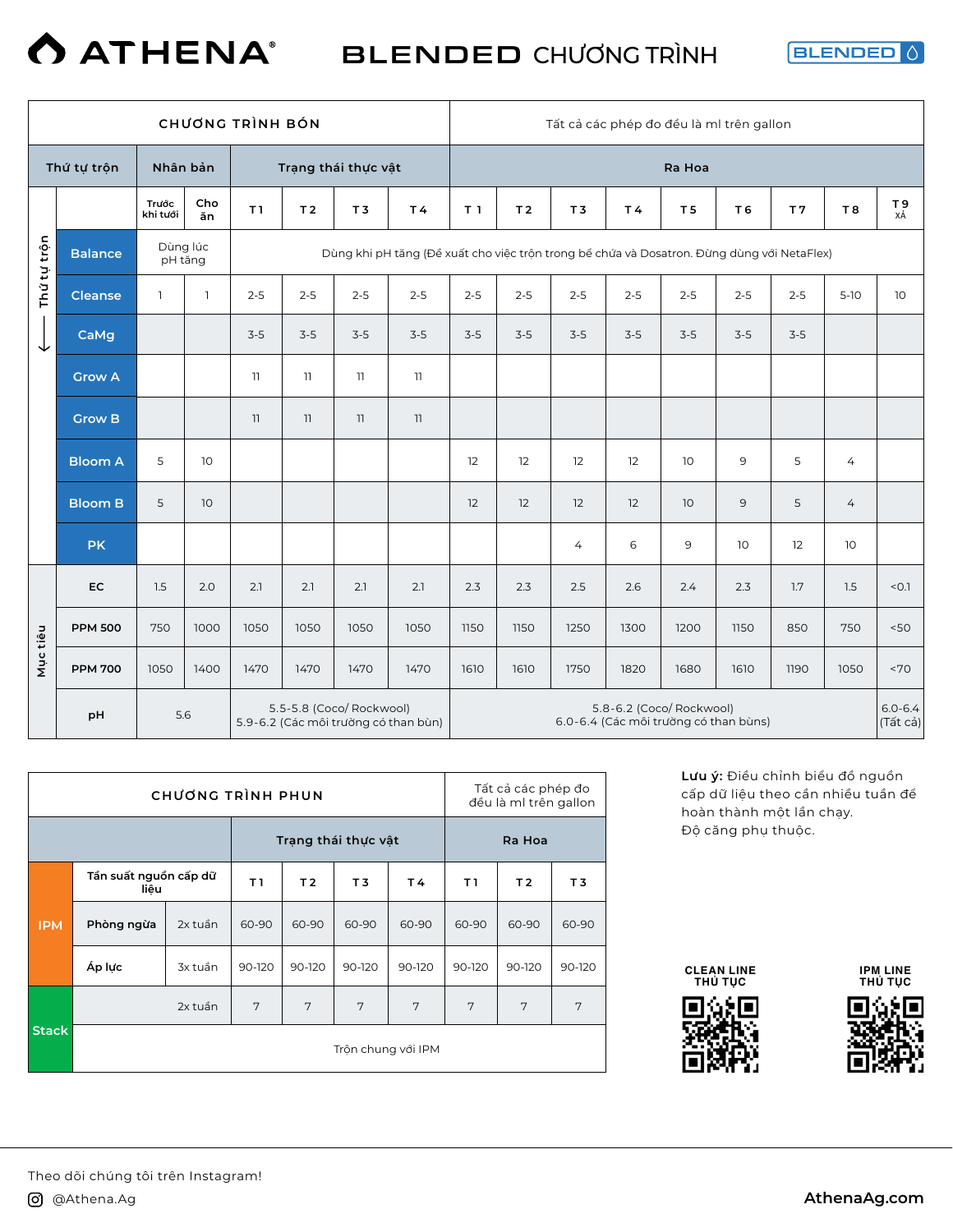### **ATHENA**<sup>®</sup> BLENDED CHƯƠNG TRÌNH HỆ MÉT **BLENDED** 0

|             |                                                                               |                   |           | <b>CHƯƠNG TRÌNH BÓN</b> |                |                     |                                                                                            |                |                 |                |                                                                   |                | Tất cả các phép đo là ml trên 10 L |                |           |                                |
|-------------|-------------------------------------------------------------------------------|-------------------|-----------|-------------------------|----------------|---------------------|--------------------------------------------------------------------------------------------|----------------|-----------------|----------------|-------------------------------------------------------------------|----------------|------------------------------------|----------------|-----------|--------------------------------|
|             | Thứ tự trộn                                                                   | Nhân bản          |           |                         |                | Trạng thái thực vật |                                                                                            |                |                 |                |                                                                   | Ra Hoa         |                                    |                |           |                                |
|             |                                                                               | Trước<br>khi tưới | Cho<br>ăn | T1                      | T <sub>2</sub> | T <sub>3</sub>      | <b>T4</b>                                                                                  | T <sub>1</sub> | T <sub>2</sub>  | T <sub>3</sub> | T4                                                                | T <sub>5</sub> | T <sub>6</sub>                     | T <sub>7</sub> | <b>T8</b> | $T_{\chi\dot{A}}^{\mathbf{9}}$ |
| Thứ tự trộn | <b>Balance</b>                                                                | pH tăng           | Dùng lúc  |                         |                |                     | Dùng khi pH tăng (Đề xuất cho việc trôn trong bề chứa và Dosatron. Đừng dùng với NetaFlex) |                |                 |                |                                                                   |                |                                    |                |           |                                |
|             | <b>Cleanse</b>                                                                | 3                 | 3         | $5 - 13$                | $5 - 13$       | $5-13$              | $5 - 13$                                                                                   | $5 - 13$       | $5 - 13$        | $5 - 13$       | $5 - 13$                                                          | $5 - 13$       | $5 - 13$                           | $5-13$         | $13 - 26$ | 26                             |
| ↓           | CaMg                                                                          |                   |           | $8-13$                  | $8-13$         | $8-13$              | $8 - 13$                                                                                   | $8 - 13$       | $8-13$          | $8 - 13$       | $8 - 13$                                                          | $8 - 13$       | $8-13$                             | $8 - 13$       |           |                                |
|             | <b>Grow A</b>                                                                 |                   |           | 29                      | 29             | 29                  | 29                                                                                         |                |                 |                |                                                                   |                |                                    |                |           |                                |
|             | <b>Grow B</b>                                                                 |                   |           | 29                      | 29             | 29                  | 29                                                                                         |                |                 |                |                                                                   |                |                                    |                |           |                                |
|             | <b>Bloom A</b>                                                                | 13                | 26        |                         |                |                     |                                                                                            | 32             | 32              | 32             | 32                                                                | 26             | 24                                 | 13             | 11        |                                |
|             | <b>Bloom B</b>                                                                | 13                | 26        |                         |                |                     |                                                                                            | 32             | 32              | 32             | 32                                                                | 26             | 24                                 | 13             | 11        |                                |
|             | <b>PK</b>                                                                     |                   |           |                         |                |                     |                                                                                            |                | $\overline{11}$ | 11             | 16                                                                | 24             | 26                                 | 32             | 26        |                                |
|             | <b>EC</b>                                                                     | 1.5               | 2.0       | 2.1                     | 2.1            | 2.1                 | 2.1                                                                                        | 2.3            | 2.3             | 2.5            | 2.6                                                               | 2.4            | 2.3                                | 1.7            | 1.5       | < 0.1                          |
|             | <b>PPM 500</b>                                                                | 750               | 1000      | 1050                    | 1050           | 1050                | 1050                                                                                       | 1150           | 1150            | 1250           | 1300                                                              | 1200           | 1150                               | 850            | 750       | 50<                            |
| Mục tiêu    | <b>PPM 700</b>                                                                | 1050              | 1400      | 1470                    | 1470           | 1470                | 1470                                                                                       | 1610           | 1610            | 1750           | 1820                                                              | 1680           | 1610                               | 1190           | 1050      | ~5                             |
|             | 5.5-5.8 (Coco/ Rockwool)<br>5.6<br>pH<br>5.9-6.2 (Các môi trường có than bùn) |                   |           |                         |                |                     |                                                                                            |                |                 |                | 5.8-6.2 (Coco/ Rockwool)<br>6.0-6.4 (Các môi trường có than bùns) |                |                                    |                |           | $6.0 - 6.4$<br>(Tất cả)        |

|              |                               | <b>CHUONG TRINH PHUN</b> |         |                |                     |                    |         | Tất cả các phép đo là<br>ml trên 10 L |         |
|--------------|-------------------------------|--------------------------|---------|----------------|---------------------|--------------------|---------|---------------------------------------|---------|
|              |                               |                          |         |                | Trạng thái thực vật |                    |         | Ra Hoa                                |         |
|              | Tần suất nguồn cấp<br>dữ liêu |                          | T1      | T <sub>2</sub> | T3                  | T4                 | T I     | T <sub>2</sub>                        | T3      |
| <b>IPM</b>   | Phòng ngừa                    | 2x tuần                  | 158-238 | 158-238        | 158-238             | 158-238            | 158-238 | 158-238                               | 158-238 |
|              | Áp lực                        | 3x tuần                  | 238-317 | 238-317        | 238-317             | 238-317            | 238-317 | 238-317                               | 238-317 |
|              |                               | 2x tuần                  | 18      | 18             | 18                  | 18                 | 18      | 18                                    | 18      |
| <b>Stack</b> |                               |                          |         |                |                     | Trôn chung với IPM |         |                                       |         |

**Lưu ý:** Điều chỉnh biểu đồ nguồn cấp dữ liệu theo cần nhiều tuần để hoàn thành một lần chạy. Độ căng phụ thuộc.

**CLEAN LINE THỦ TỤC**



**IPM LINE THỦ TỤC**

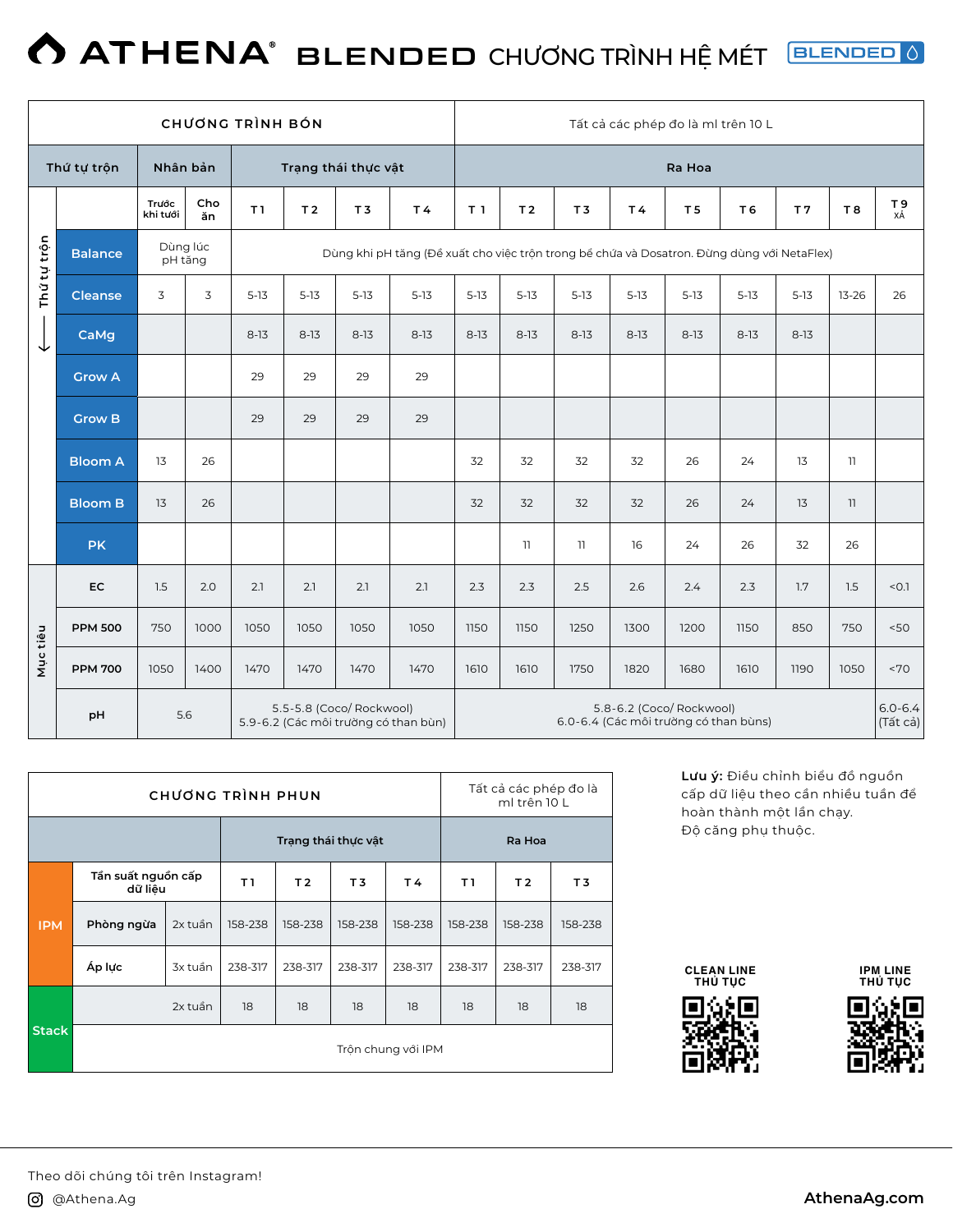# **O** ATHENA®

## BLENDED Πρόγραμμα

**BLENDED** 

|        | ΠΡΟΓΡΑΜΜΑ ΛΙΠΑΝΣΗΣ<br>Μίξη σειράς<br>Βλαστικός<br>Κλώνος<br>Πριν<br>Ταίζω<br>E 1<br>E <sub>2</sub><br>Πότισμα<br>Χρησιμοποιήστε για αύξηση του pH (Συνίσταται για χρήση σε δεξαμενές ανάμειξης και σε δοσομετρικές αντλίες λίπανσης Dosatron.<br>Χρησιμοποιήστε<br><b>Balance</b><br>για αύξηση του pH<br>3<br>3<br>$5-13$<br>$5 - 13$<br><b>Cleanse</b><br>CaMg<br>$8-13$<br>$8-13$ |      |      |      |      |                                                               |                |          |                |                | Όλες οι μετρήσεις είναι σε mL ανά 10L                         |                |          |          |                          |                       |
|--------|--------------------------------------------------------------------------------------------------------------------------------------------------------------------------------------------------------------------------------------------------------------------------------------------------------------------------------------------------------------------------------------|------|------|------|------|---------------------------------------------------------------|----------------|----------|----------------|----------------|---------------------------------------------------------------|----------------|----------|----------|--------------------------|-----------------------|
|        |                                                                                                                                                                                                                                                                                                                                                                                      |      |      |      |      |                                                               |                |          |                |                |                                                               | Λουλούδι       |          |          |                          |                       |
|        |                                                                                                                                                                                                                                                                                                                                                                                      |      |      |      |      | E <sub>3</sub>                                                | E <sub>4</sub> | E 1      | E <sub>2</sub> | E <sub>3</sub> | E4                                                            | E <sub>5</sub> | E 6      | E7       | E <sub>8</sub>           | E9<br>ΞΕΠΛΥΜΑ         |
| σειράς |                                                                                                                                                                                                                                                                                                                                                                                      |      |      |      |      |                                                               |                |          |                |                | Μη χρησιμοποιείτε με συστήματα Netaflex)                      |                |          |          |                          |                       |
| Μίξη   |                                                                                                                                                                                                                                                                                                                                                                                      |      |      |      |      | $5 - 13$                                                      | $5-13$         | $5 - 13$ | $5-13$         | $5 - 13$       | $5-13$                                                        | $5 - 13$       | $5 - 13$ | $5-13$   | $13 - 26$                | 26                    |
| ↓      |                                                                                                                                                                                                                                                                                                                                                                                      |      |      |      |      | $8 - 13$                                                      | $8-13$         | $8-13$   | $8-13$         | $8 - 13$       | $8 - 13$                                                      | $8-13$         | $8-13$   | $8 - 13$ |                          |                       |
|        | <b>Grow A</b>                                                                                                                                                                                                                                                                                                                                                                        |      |      | 29   | 29   | 29                                                            | 29             |          |                |                |                                                               |                |          |          |                          |                       |
|        | <b>Grow B</b>                                                                                                                                                                                                                                                                                                                                                                        |      |      | 29   | 29   | 29                                                            | 29             |          |                |                |                                                               |                |          |          |                          |                       |
|        | <b>Bloom A</b>                                                                                                                                                                                                                                                                                                                                                                       | 13   | 26   |      |      |                                                               |                | 32       | 32             | 32             | 32                                                            | 26             | 24       | 13       | 11                       |                       |
|        | <b>Bloom B</b>                                                                                                                                                                                                                                                                                                                                                                       | 13   | 26   |      |      |                                                               |                | 32       | 32             | 32             | 32                                                            | 26             | 24       | 13       | $\overline{\phantom{a}}$ |                       |
|        | <b>PK</b>                                                                                                                                                                                                                                                                                                                                                                            |      |      |      |      |                                                               |                |          | 11             | 11             | 16                                                            | 24             | 26       | 32       | 26                       |                       |
|        | EC                                                                                                                                                                                                                                                                                                                                                                                   | 1.5  | 2.0  | 2.1  | 2.1  | 2.1                                                           | 2.1            | 2.3      | 2.3            | 2.5            | 2.6                                                           | 2.4            | 2.3      | 1.7      | 1.5                      | < 0.1                 |
|        | <b>PPM 500</b>                                                                                                                                                                                                                                                                                                                                                                       | 750  | 1000 | 1050 | 1050 | 1050                                                          | 1050           | 1150     | 1150           | 1250           | 1300                                                          | 1200           | 1150     | 850      | 750                      | 50<                   |
| Στόχος | <b>PPM 700</b>                                                                                                                                                                                                                                                                                                                                                                       | 1050 | 1400 | 1470 | 1470 | 1470                                                          | 1470           | 1610     | 1610           | 1750           | 1820                                                          | 1680           | 1610     | 1190     | 1050                     | ~5                    |
|        | pH                                                                                                                                                                                                                                                                                                                                                                                   | 5.6  |      |      |      | 5.5-5.8 (Coco/Rockwool)<br>5.9-6.2 (Μεσαίο με βάση την τύρφη) |                |          |                |                | 5.8-6.2 (Coco/Rockwool)<br>6.0-6.4 (Μεσαίο με βάση την τύρφη) |                |          |          |                          | $6.0 - 6.4$<br>(′Oλα) |

|              |                     | ПРОГРАΜΜΑ ΨΕΚΑΣΜΟΥ |         |           |                |                       |                | Όλες οι μετρήσεις είναι σε<br>ml avá 10L |                |
|--------------|---------------------|--------------------|---------|-----------|----------------|-----------------------|----------------|------------------------------------------|----------------|
|              |                     |                    |         | Βλαστικός |                |                       |                | Λουλούδι                                 |                |
|              | Συχνότητα Εφαρμογής |                    | E1      | E 2       | E <sub>3</sub> | E 4                   | E <sub>1</sub> | E 2                                      | E <sub>3</sub> |
| <b>IPM</b>   | Πρόληψη             | 2x<br>εβδομάδα     | 158-238 | 158-238   | 158-238        | 158-238               | 158-238        | 158-238                                  | 158-238        |
|              | Πίεση               | 3x<br>εβδομάδα     | 238-317 | 238-317   | 238-317        | 238-317               | 238-317        | 238-317                                  | 238-317        |
|              |                     | 2x<br>εβδομάδα     | 18      | 18        | 18             | 18                    | 18             | 18                                       | 18             |
| <b>Stack</b> |                     |                    |         |           |                | Αναμείξτε μαζί με ΙΡΜ |                |                                          |                |

**Σημείωση:** Προσαρμόστε το γράφημα τροφοδοσίας σύμφωνα με σε εβδομάδες που απαιτούνται για την ολοκλήρωση ενός τρεξίματος. Εξαρτάται από το στέλεχος.

**CLEAN LINE Διαδικασίες**



**IPM LINE Διαδικασίες**

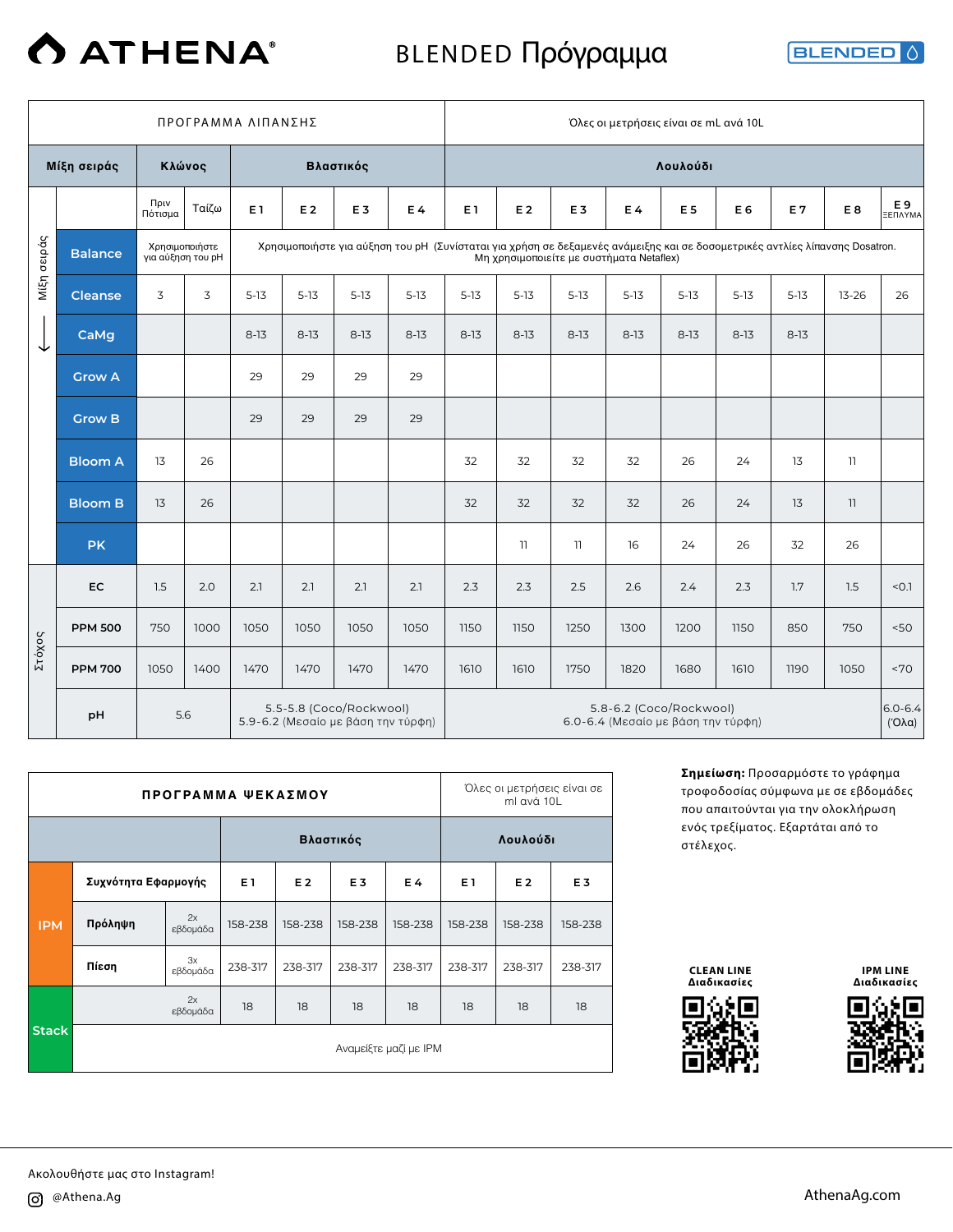## BLENDED **ՐԱԳԻՐԸ**

**BLENDED** 

|                  |                                                                                   |                                      |              | ՍՆՈՒՑՄԱՆ ՊԼԱՆ |                 |            |                                                                                                  |         |                |                               | Չափման միավոր մլ մեկ գալոնում                                     |                 |           |         |                |                         |
|------------------|-----------------------------------------------------------------------------------|--------------------------------------|--------------|---------------|-----------------|------------|--------------------------------------------------------------------------------------------------|---------|----------------|-------------------------------|-------------------------------------------------------------------|-----------------|-----------|---------|----------------|-------------------------|
|                  | Հերթականությունը                                                                  | Կյոնավորում                          |              |               |                 | Աճի շրջան  |                                                                                                  |         |                |                               |                                                                   | Ծաղկման շրջան   |           |         |                |                         |
|                  |                                                                                   | նախապես<br>ջրելը                     | կերակրել     | Շ 1           | C <sub>2</sub>  | $\sigma$ 3 | c <sub>4</sub>                                                                                   | Շ 1     | C <sub>2</sub> | $\sigma$ 3                    | $\sqrt{64}$                                                       | $\sigma$ 5      | <b>δ6</b> | $C$ 7   | <b>δ</b> 8     | Շ 9<br>ողողել           |
|                  | <b>Balance</b>                                                                    | Օգտագործեք<br>nnubu pH<br>բարձրացում |              |               |                 |            | Օգտագործեք որպես pH բարձրազում (Խորհուրդ է տրվում խմբաքանակային տանկի խառնման և Դոսատրոնի համար։ |         |                | Մի օգտագործեք NetaFlex-ի հետ) |                                                                   |                 |           |         |                |                         |
| Հերթականությունը | <b>Cleanse</b>                                                                    | $\mathbf{1}$                         | $\mathbf{1}$ | $2 - 5$       | $2 - 5$         | $2 - 5$    | $2 - 5$                                                                                          | $2 - 5$ | $2 - 5$        | $2 - 5$                       | $2 - 5$                                                           | $2 - 5$         | $2 - 5$   | $2 - 5$ | $5-10$         | 10                      |
|                  | CaMg                                                                              |                                      |              | $3-5$         | $3-5$           | $3-5$      | $3-5$                                                                                            | $3-5$   | $3-5$          | $3-5$                         | $3-5$                                                             | $3-5$           | $3-5$     | $3-5$   |                |                         |
| ↓                | <b>Grow A</b>                                                                     |                                      |              | 11            | $\overline{11}$ | 11         | 11                                                                                               |         |                |                               |                                                                   |                 |           |         |                |                         |
|                  | <b>Grow B</b>                                                                     |                                      |              | 11            | $\overline{11}$ | 11         | $\overline{\phantom{a}}$                                                                         |         |                |                               |                                                                   |                 |           |         |                |                         |
|                  | <b>Bloom A</b>                                                                    | 5                                    | 10           |               |                 |            |                                                                                                  | 12      | 12             | 12                            | 12                                                                | 10              | 9         | 5       | 4              |                         |
|                  | <b>Bloom B</b>                                                                    | 5<br>10                              |              |               |                 |            |                                                                                                  | 12      | 12             | 12                            | 12                                                                | 10 <sup>°</sup> | 9         | 5       | $\overline{4}$ |                         |
|                  | <b>PK</b>                                                                         |                                      |              |               |                 |            |                                                                                                  |         |                | 4                             | 6                                                                 | 9               | 10        | 12      | 10             |                         |
|                  | EC                                                                                | 1.5                                  | 2.0          | 2.1           | 2.1             | 2.1        | 2.1                                                                                              | 2.3     | 2.3            | 2.5                           | 2.6                                                               | 2.4             | 2.3       | 1.7     | 1.5            | < 0.1                   |
|                  | <b>PPM 500</b>                                                                    | 750                                  | 1000         | 1050          | 1050            | 1050       | 1050                                                                                             | 1150    | 1150           | 1250                          | 1300                                                              | 1200            | 1150      | 850     | 750            | 50<                     |
| Վերջնակետ        | <b>PPM 700</b>                                                                    | 1050                                 | 1400         | 1470          | 1470            | 1470       | 1470                                                                                             | 1610    | 1610           | 1750                          | 1820                                                              | 1680            | 1610      | 1190    | 1050           | <70                     |
|                  | 5.5-5.8 (Coco/Rockwool)<br>5.9-6.2 (Տորֆի վրա հիմնված<br>5.6<br>pH<br>միջավայրեր) |                                      |              |               |                 |            |                                                                                                  |         |                |                               | 5.8-6.2 (Coco/Rockwool)<br>6.0-6.4 (Տորֆի վրա հիմնված միջավայրեր) |                 |           |         |                | $6.0 - 6.4$<br>(Բոլորը) |

|              |                               | ՑՈՂԱՑՐՄԱՆ ՊԼԱՆ       |        |            |           |                           |        | Չափման միավոր մլ<br>մեկ գայոնում |        |
|--------------|-------------------------------|----------------------|--------|------------|-----------|---------------------------|--------|----------------------------------|--------|
|              |                               |                      |        |            | Աճի շրջան |                           |        | Ծաղկման շրջան                    |        |
|              | Կիրառման<br>հաճախականությունը |                      | Շ1     | $\sqrt{2}$ | Շ3        | $\sqrt{6}$                | 7 ک    | $\sqrt{2}$                       | Շ3     |
| <b>IPM</b>   | Կանխարգելիչ                   | 2x <sub>2</sub> upup | 60-90  | 60-90      | 60-90     | 60-90                     | 60-90  | 60-90                            | 60-90  |
|              | Ճնշում                        | 3x <sub>2</sub> upup | 90-120 | 90-120     | 90-120    | 90-120                    | 90-120 | 90-120                           | 90-120 |
|              |                               | 2x <sub>2</sub> upup | 7      | 7          | 7         | 7                         | 7      | 7                                | 7      |
| <b>Stack</b> |                               |                      |        |            |           | Կարելի է խառնել IPM-ի հետ |        |                                  |        |



CLEAN LINE



IPM LINE **ԿԱՐԳԸ**

շաբաթներ, որոնք անհրաժեշտ

**Նշում.** Կարգավորեք սնուցման աղյուսակը ըստ մինչև են վազքը ավարտելու համար: Լարվածությունից կախված: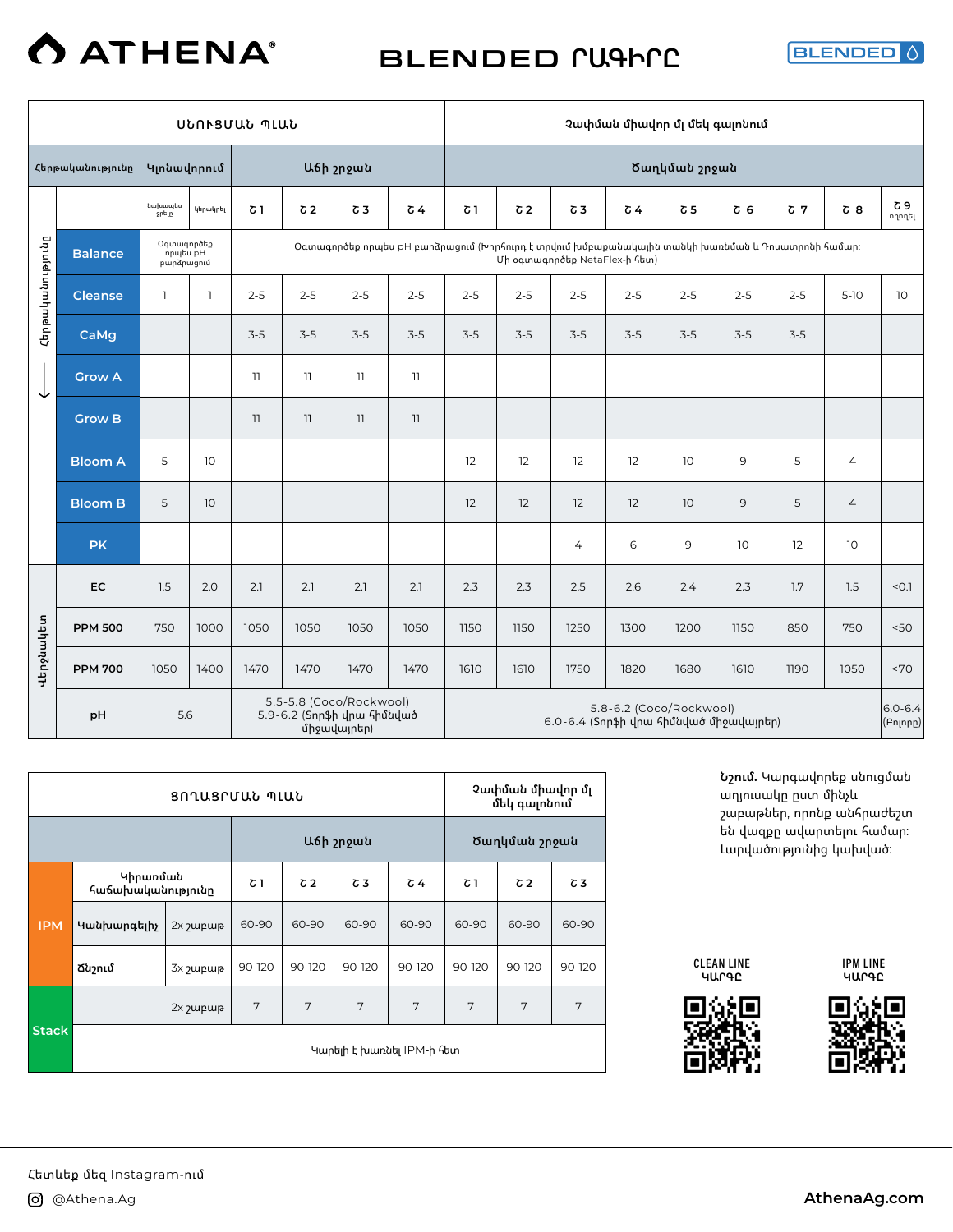BLENDED **ՄԵՏՐԻԿ ԾՐ**

BLENDED

|                  |                  |                                       |          | ՍՆՈՒՑՄԱՆ ՊԼԱՆ |                |                                                                      |                                                                                                  |          |                |                                        |          | Բոլոր չափումները մլ են 10 լ-ում |                |                |            |                         |
|------------------|------------------|---------------------------------------|----------|---------------|----------------|----------------------------------------------------------------------|--------------------------------------------------------------------------------------------------|----------|----------------|----------------------------------------|----------|---------------------------------|----------------|----------------|------------|-------------------------|
|                  | Հերթականությունը | Կլոնավորում                           |          |               |                | Աճի շրջան                                                            |                                                                                                  |          |                |                                        |          | Ծաղկման շրջան                   |                |                |            |                         |
|                  |                  | նախապես<br>ջրելը                      | կերակրել | Շ 1           | C <sub>2</sub> | C <sub>3</sub>                                                       | $\sqrt{64}$                                                                                      | 7٦       | C <sub>2</sub> | $\sigma$ 3                             | Շ 4      | Շ 5                             | C <sub>6</sub> | C <sub>7</sub> | $\sigma$ 8 | Շ 9<br>ողողել           |
|                  | <b>Balance</b>   | Օգտագործեք<br>npultu pH<br>բարձրացում |          |               |                |                                                                      | Օգտագործեք որպես pH բարձրացում (Խորհուրդ է տրվում խմբաքանակային տանկի խառնման և Դոսատրոնի համար։ |          |                | Մի օգտագործեք NetaFlex-ի հետ)          |          |                                 |                |                |            |                         |
| Հերթականությունը | <b>Cleanse</b>   | 3                                     | 3        | $5 - 13$      | $5 - 13$       | $5 - 13$                                                             | $5 - 13$                                                                                         | $5-13$   | $5 - 13$       | $5-13$                                 | $5 - 13$ | $5-13$                          | $5 - 13$       | $5-13$         | $13 - 26$  | 26                      |
|                  | CaMg             |                                       |          | $8-13$        | $8-13$         | $8 - 13$                                                             | $8-13$                                                                                           | $8 - 13$ | $8-13$         | $8 - 13$                               | $8-13$   | $8-13$                          | $8-13$         | $8 - 13$       |            |                         |
| ↓                | <b>Grow A</b>    |                                       |          | 29            | 29             | 29                                                                   | 29                                                                                               |          |                |                                        |          |                                 |                |                |            |                         |
|                  | <b>Grow B</b>    |                                       |          | 29            | 29             | 29                                                                   | 29                                                                                               |          |                |                                        |          |                                 |                |                |            |                         |
|                  | <b>Bloom A</b>   | 13                                    | 26       |               |                |                                                                      |                                                                                                  | 32       | 32             | 32                                     | 32       | 26                              | 24             | 13             | 11         |                         |
|                  | <b>Bloom B</b>   | 13                                    | 26       |               |                |                                                                      |                                                                                                  | 32       | 32             | 32                                     | 32       | 26                              | 24             | 13             | 11         |                         |
|                  | <b>PK</b>        |                                       |          |               |                |                                                                      |                                                                                                  |          | 11             | 11                                     | 16       | 24                              | 26             | 32             | 26         |                         |
|                  | EC               | 1.5                                   | 2.0      | 2.1           | 2.1            | 2.1                                                                  | 2.1                                                                                              | 2.3      | 2.3            | 2.5                                    | 2.6      | 2.4                             | 2.3            | 1.7            | 1.5        | < 0.1                   |
|                  | <b>PPM 500</b>   | 750                                   | 1000     | 1050          | 1050           | 1050                                                                 | 1050                                                                                             | 1150     | 1150           | 1250                                   | 1300     | 1200                            | 1150           | 850            | 750        | 50<                     |
| Վերջնակետ        | <b>PPM 700</b>   | 1050                                  | 1400     | 1470          | 1470           | 1470                                                                 | 1470                                                                                             | 1610     | 1610           | 1750                                   | 1820     | 1680                            | 1610           | 1190           | 1050       | <70                     |
|                  | pH               | 5.6                                   |          |               |                | 5.5-5.8 (Coco/Rockwool)<br>5.9-6.2 (Տորֆի վրա հիմնված<br>միջավայրեր) |                                                                                                  |          |                | 6.0-6.4 (Տորֆի վրա հիմնված միջավայրեր) |          | 5.8-6.2 (Coco/Rockwool)         |                |                |            | $6.0 - 6.4$<br>(Բոլորը) |

|              |                               |                                  | ՑՈՂԱՑՐՄԱՆ ՊԼԱՆ |            |           |                           |         | Չափման միավոր մլ<br>մեկ գալոնում |         |
|--------------|-------------------------------|----------------------------------|----------------|------------|-----------|---------------------------|---------|----------------------------------|---------|
|              |                               |                                  |                |            | Աճի շրջան |                           |         | Ծաղկման շրջան                    |         |
|              | Կիրառման<br>հաճախականությունը |                                  | <b>δ1</b>      | $\sqrt{2}$ | Շ3        | Շ 4                       | Շ1      | $\sqrt{2}$                       | Շ3      |
| <b>IPM</b>   | Կանխարգելիչ                   | 2x<br><b><i><u>Jupup</u></i></b> | 158-238        | 158-238    | 158-238   | 158-238                   | 158-238 | 158-238                          | 158-238 |
|              | Ճնշում                        | 3x<br><b>J</b> upup              | 238-317        | 238-317    | 238-317   | 238-317                   | 238-317 | 238-317                          | 238-317 |
|              |                               | 2x<br>շաբաթ                      | 18             | 18         | 18        | 18                        | 18      | 18                               | 18      |
| <b>Stack</b> |                               |                                  |                |            |           | Կարելի է խառնել IPM-ի հետ |         |                                  |         |





IPM LINE **ընթացակարգերը**

**Նշում.** Կարգավորեք սնուցման աղյուսակը ըստ մինչև շաբաթներ, որոնք անհրաժեշտ են վազքը ավարտելու համար: Լարվածությունից կախված: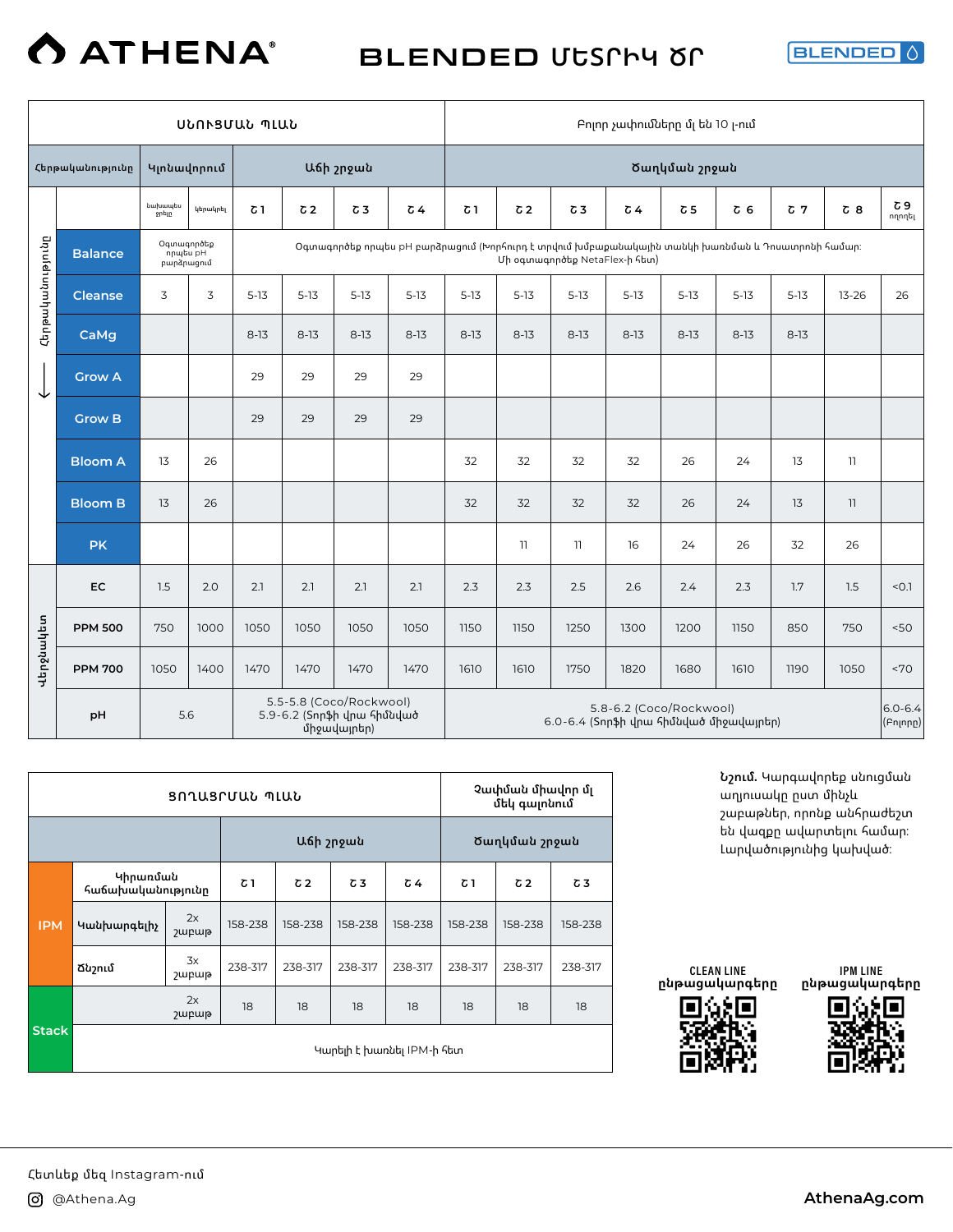

### BLENDED **PROGRAM METRIK**



|                    | PROGRAMI I USHQIMIT<br>Rendi i<br>Klon<br>Vegjetativ<br>përzierjes<br>Ush-<br>Para<br>J1<br>J <sub>2</sub><br>ujit<br>qim<br>Përdorni si<br><b>Balance</b><br>Përdorni si pH lart (Rekomandohet për përzierjen e rezervuarëve të serisë dhe Dosatronit. Mos e përdorni me NetaFlex)<br>pH lart<br>3<br>3<br>$5 - 13$<br>$5 - 13$<br><b>Cleanse</b> |      |      |        |          |                |                |          |                | Të gjitha matjet janë ml për 10 L |                                                            |                |                |                |                         |                           |
|--------------------|----------------------------------------------------------------------------------------------------------------------------------------------------------------------------------------------------------------------------------------------------------------------------------------------------------------------------------------------------|------|------|--------|----------|----------------|----------------|----------|----------------|-----------------------------------|------------------------------------------------------------|----------------|----------------|----------------|-------------------------|---------------------------|
|                    |                                                                                                                                                                                                                                                                                                                                                    |      |      |        |          |                |                |          |                |                                   |                                                            | Lulezim        |                |                |                         |                           |
|                    |                                                                                                                                                                                                                                                                                                                                                    |      |      |        |          | J <sub>3</sub> | J <sub>4</sub> | J1       | J <sub>2</sub> | J <sub>3</sub>                    | J <sub>4</sub>                                             | J <sub>5</sub> | J <sub>6</sub> | J <sub>7</sub> | J8                      | J 9<br>SHPER-<br>LARJE    |
| Rendi i përzierjes |                                                                                                                                                                                                                                                                                                                                                    |      |      |        |          |                |                |          |                |                                   |                                                            |                |                |                |                         |                           |
|                    |                                                                                                                                                                                                                                                                                                                                                    |      |      |        |          | $5 - 13$       | $5 - 13$       | $5 - 13$ | $5-13$         | $5 - 13$                          | $5 - 13$                                                   | $5 - 13$       | $5-13$         | $5 - 13$       | $13 - 26$               | 26                        |
|                    | CaMg                                                                                                                                                                                                                                                                                                                                               |      |      | $8-13$ | $8 - 13$ | $8 - 13$       | $8-13$         | $8 - 13$ | $8 - 13$       | $8-13$                            | $8-13$                                                     | $8 - 13$       | $8 - 13$       | $8-13$         |                         |                           |
| ↓                  | <b>Grow A</b>                                                                                                                                                                                                                                                                                                                                      |      |      | 29     | 29       | 29             | 29             |          |                |                                   |                                                            |                |                |                |                         |                           |
|                    | <b>Grow B</b>                                                                                                                                                                                                                                                                                                                                      |      |      | 29     | 29       | 29             | 29             |          |                |                                   |                                                            |                |                |                |                         |                           |
|                    | <b>Bloom A</b>                                                                                                                                                                                                                                                                                                                                     | 13   | 26   |        |          |                |                | 32       | 32             | 32                                | 32                                                         | 26             | 24             | 13             | $\overline{\mathbf{1}}$ |                           |
|                    | <b>Bloom B</b>                                                                                                                                                                                                                                                                                                                                     | 13   | 26   |        |          |                |                | 32       | 32             | 32                                | 32                                                         | 26             | 24             | 13             | 11                      |                           |
|                    | <b>PK</b>                                                                                                                                                                                                                                                                                                                                          |      |      |        |          |                |                |          | 11             | $\overline{\mathbf{1}}$           | 16                                                         | 24             | 26             | 32             | 26                      |                           |
|                    | EC                                                                                                                                                                                                                                                                                                                                                 | 1.5  | 2.0  | 2.1    | 2.1      | 2.1            | 2.1            | 2.3      | 2.3            | 2.5                               | 2.6                                                        | 2.4            | 2.3            | 1.7            | 1.5                     | < 0.1                     |
|                    | <b>PPM 500</b>                                                                                                                                                                                                                                                                                                                                     | 750  | 1000 | 1050   | 1050     | 1050           | 1050           | 1150     | 1150           | 1250                              | 1300                                                       | 1200           | 1150           | 850            | 750                     | 50<                       |
| Objektivat         | <b>PPM 700</b>                                                                                                                                                                                                                                                                                                                                     | 1050 | 1400 | 1470   | 1470     | 1470           | 1470           | 1610     | 1610           | 1750                              | 1820                                                       | 1680           | 1610           | 1190           | 1050                    | <70                       |
|                    | 5.5-5.8 (Coco/Rockwool)<br>5.6<br>pH<br>5.9-6.2 (Mediume me bazë torfe)                                                                                                                                                                                                                                                                            |      |      |        |          |                |                |          |                |                                   | 5.8-6.2 (Coco/Rockwool)<br>6.0-6.4 (Mediume me bazë torfe) |                |                |                |                         | $6.0 - 6.4$<br>(Gjithçka) |

|              |                       |           | <b>PROGRAMI SPRAY</b> |            |         |                                   |         | Të gjitha matjet<br>janë ml për 10 L |                |
|--------------|-----------------------|-----------|-----------------------|------------|---------|-----------------------------------|---------|--------------------------------------|----------------|
|              |                       |           |                       | Vegjetativ |         |                                   |         | Lulezim                              |                |
|              | Frekuenca e aplikimit |           | J 1                   | J2         | J3      | J 4                               | J 1     | J <sub>2</sub>                       | J <sub>3</sub> |
| <b>IPM</b>   | Parandaluese          | 2x Jave   | 158-238               | 158-238    | 158-238 | 158-238                           | 158-238 | 158-238                              | 158-238        |
|              | Presioni              | 3x Jave   | 238-317               | 238-317    | 238-317 | 238-317                           | 238-317 | 238-317                              | 238-317        |
|              |                       | $2x$ Jave | 18                    | 18         | 18      | 18                                | 18      | 18                                   | 18             |
| <b>Stack</b> |                       |           |                       |            |         | Mund të përzihet së bashku me IPM |         |                                      |                |

**Shënim:** Rregulloni grafikun e furnizimit sipas deri në javët e nevojshme për të përfunduar një vrapim. Varet nga tendosja.

PROCEDURA E CLEAN LINE



PROCEDURAT E IPM LINE

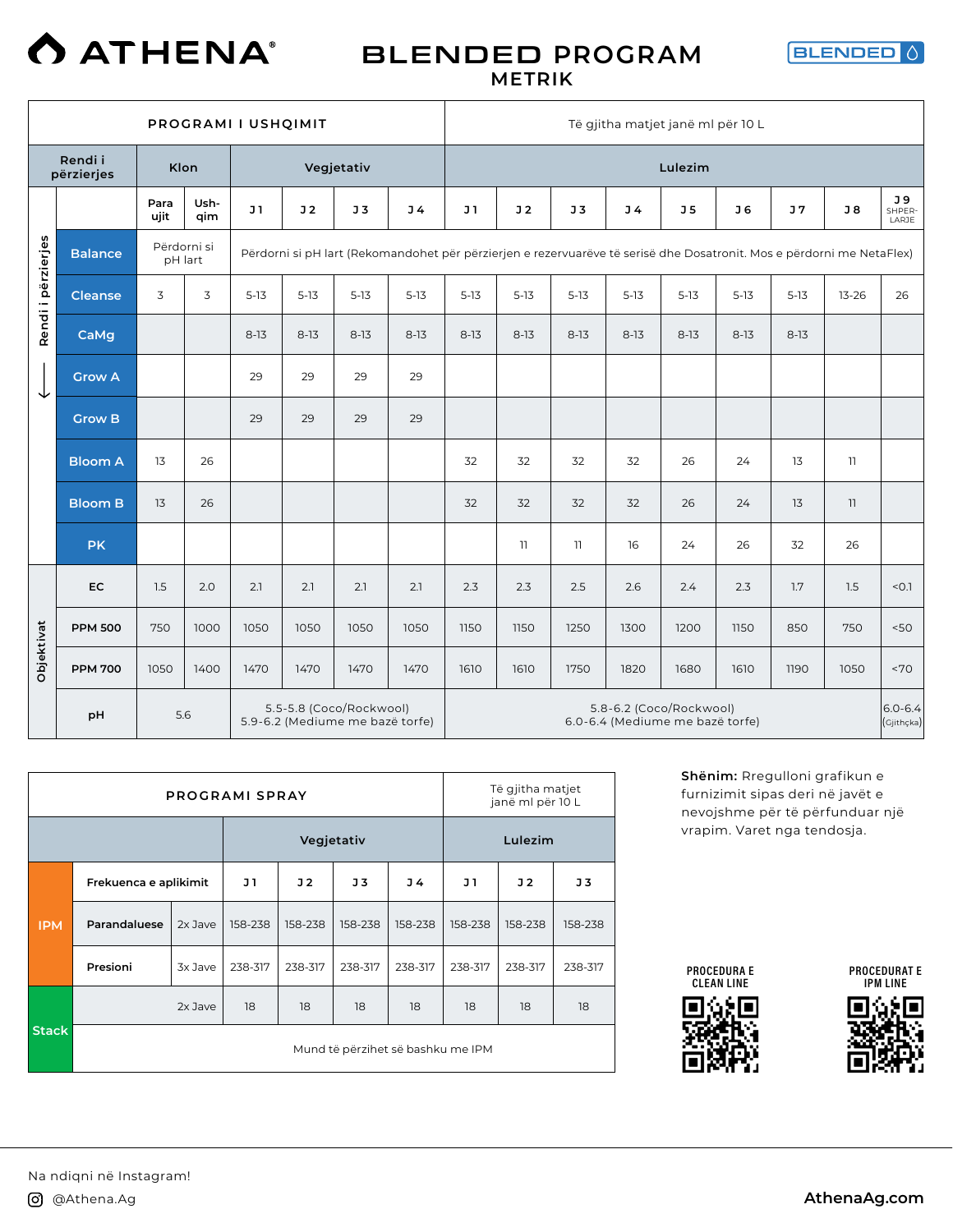

**ةیذغتلا جمانرب** BLENDED

**BLENDED** 0

|                 | ءاذغل اجمءان رب<br>طلخلا بيترد<br>خماسنتسدا<br>يتابذإ<br>المانى<br>ةيذغت<br>$1\varepsilon$<br>$2 \epsilon$<br>ع 3<br>قبسملا<br>نوكد امدنء ممدختسا<br><b>Balance</b><br>لمغترم L pH<br>$2 - 5$<br>$2 - 5$<br><b>Cleanse</b><br>$\mathbf{1}$<br>$\mathbf{1}$<br>$2 - 5$<br>$3 - 5$<br>$3-5$<br>CaMg<br>$3-5$ |      |      |      |      |                                                  | نول!ج لڭل لم تاس!يقل! عهمج                                                                          |             |              |                |                                                 |                 |         |         |                 |                       |
|-----------------|------------------------------------------------------------------------------------------------------------------------------------------------------------------------------------------------------------------------------------------------------------------------------------------------------------|------|------|------|------|--------------------------------------------------|-----------------------------------------------------------------------------------------------------|-------------|--------------|----------------|-------------------------------------------------|-----------------|---------|---------|-----------------|-----------------------|
|                 |                                                                                                                                                                                                                                                                                                            |      |      |      |      |                                                  |                                                                                                     |             |              |                |                                                 | راهزإ           |         |         |                 |                       |
|                 |                                                                                                                                                                                                                                                                                                            |      |      |      |      |                                                  | $4\epsilon$                                                                                         | $1\epsilon$ | $2 \epsilon$ | ع 3            | 4e                                              | $5\epsilon$     | 6 ي     | ع 7     | 8E              | ع 9<br>نطشا           |
| طلقطا ب پیتر تم |                                                                                                                                                                                                                                                                                                            |      |      |      |      |                                                  | لما ن وكيا مدنى عمدختسا pH ع م محدختسة لا .ن ورتاسودو ن ازخلا ت اطلخله به مى وُم( المخترم NetaFlex) |             |              |                |                                                 |                 |         |         |                 |                       |
|                 |                                                                                                                                                                                                                                                                                                            |      |      |      |      |                                                  | $2 - 5$                                                                                             | $2 - 5$     | $2 - 5$      | $2 - 5$        | $2 - 5$                                         | $2 - 5$         | $2 - 5$ | $2 - 5$ | $5-10$          | 10                    |
| ↓               |                                                                                                                                                                                                                                                                                                            |      |      |      |      |                                                  | $3-5$                                                                                               | $3 - 5$     | $3 - 5$      | $3-5$          | $3 - 5$                                         | $3 - 5$         | $3-5$   | $3-5$   |                 |                       |
|                 | <b>Grow A</b>                                                                                                                                                                                                                                                                                              |      |      | 11   | 11   | 11                                               | 11                                                                                                  |             |              |                |                                                 |                 |         |         |                 |                       |
|                 | <b>Grow B</b>                                                                                                                                                                                                                                                                                              |      |      | 11   | 11   | $\overline{\phantom{a}}$                         | 11                                                                                                  |             |              |                |                                                 |                 |         |         |                 |                       |
|                 | <b>Bloom A</b>                                                                                                                                                                                                                                                                                             | 5    | 10   |      |      |                                                  |                                                                                                     | 12          | 12           | 12             | 12                                              | 10              | 9       | 5       | $\overline{4}$  |                       |
|                 | <b>Bloom B</b>                                                                                                                                                                                                                                                                                             | 5    | 10   |      |      |                                                  |                                                                                                     | 12          | 12           | 12             | 12                                              | 10 <sup>°</sup> | 9       | 5       | $\overline{4}$  |                       |
|                 | <b>PK</b>                                                                                                                                                                                                                                                                                                  |      |      |      |      |                                                  |                                                                                                     |             |              | $\overline{4}$ | 6                                               | 9               | 10      | 12      | 10 <sup>°</sup> |                       |
|                 | EC                                                                                                                                                                                                                                                                                                         | 1.5  | 2.0  | 2.1  | 2.1  | 2.1                                              | 2.1                                                                                                 | 2.3         | 2.3          | 2.5            | 2.6                                             | 2.4             | 2.3     | 1.7     | 1.5             | < 0.1                 |
|                 | <b>PPM 500</b>                                                                                                                                                                                                                                                                                             | 750  | 1000 | 1050 | 1050 | 1050                                             | 1050                                                                                                | 1150        | 1150         | 1250           | 1300                                            | 1200            | 1150    | 850     | 750             | 50<                   |
| فادهلا          | <b>PPM 700</b>                                                                                                                                                                                                                                                                                             | 1050 | 1400 | 1470 | 1470 | 1470                                             | 1470                                                                                                | 1610        | 1610         | 1750           | 1820                                            | 1680            | 1610    | 1190    | 1050            | <70                   |
|                 | pH                                                                                                                                                                                                                                                                                                         | 5.6  |      |      |      | 5.5-5.8 (Coco/Rockwool)<br>(ٹخل اطئ اسو) 6.2-5.9 |                                                                                                     |             |              |                | 5.8-6.2 (Coco/Rockwool)<br>(ٹخلا طئاسو) 6.4-6.0 |                 |         |         |                 | $6.0 - 6.4$<br>(لكلا) |

|              |              |                          | ش رڌا ج مانرڊ  |             |             |             |        | لڭل لم تاس!يقل! عيمج<br>نول\ج |             |
|--------------|--------------|--------------------------|----------------|-------------|-------------|-------------|--------|-------------------------------|-------------|
|              |              |                          |                |             | ىتابذإ      |             |        | راهزإ                         |             |
|              | شرراا جمانرب |                          | ع 1            | $2\epsilon$ | $3\epsilon$ | $4\epsilon$ | 1٤     | $2\epsilon$                   | $3\epsilon$ |
| <b>IPM</b>   | ىئاقو        | عوبسرا<br>x <sub>2</sub> | 60-90          | 60-90       | 60-90       | 60-90       | 60-90  | 60-90                         | 60-90       |
|              | طغضلا        | عوبسرا<br>x <sub>3</sub> | 90-120         | 90-120      | 90-120      | 90-120      | 90-120 | 90-120                        | 90-120      |
|              |              | عوبسرا<br>x <sub>2</sub> | $\overline{7}$ | 7           | 7           | 7           | 7      | 7                             | 7           |
| <b>Stack</b> |              |                          |                |             |             |             |        |                               |             |

 ةيذغتلا ططخم طبضا **:ةظحالم** لامكإل ةمزاللا عيباسأل ا ًقفو .داهجإلا ىلع دمتعت .يرجلا







!مارقتسنال اىلع انتعباتم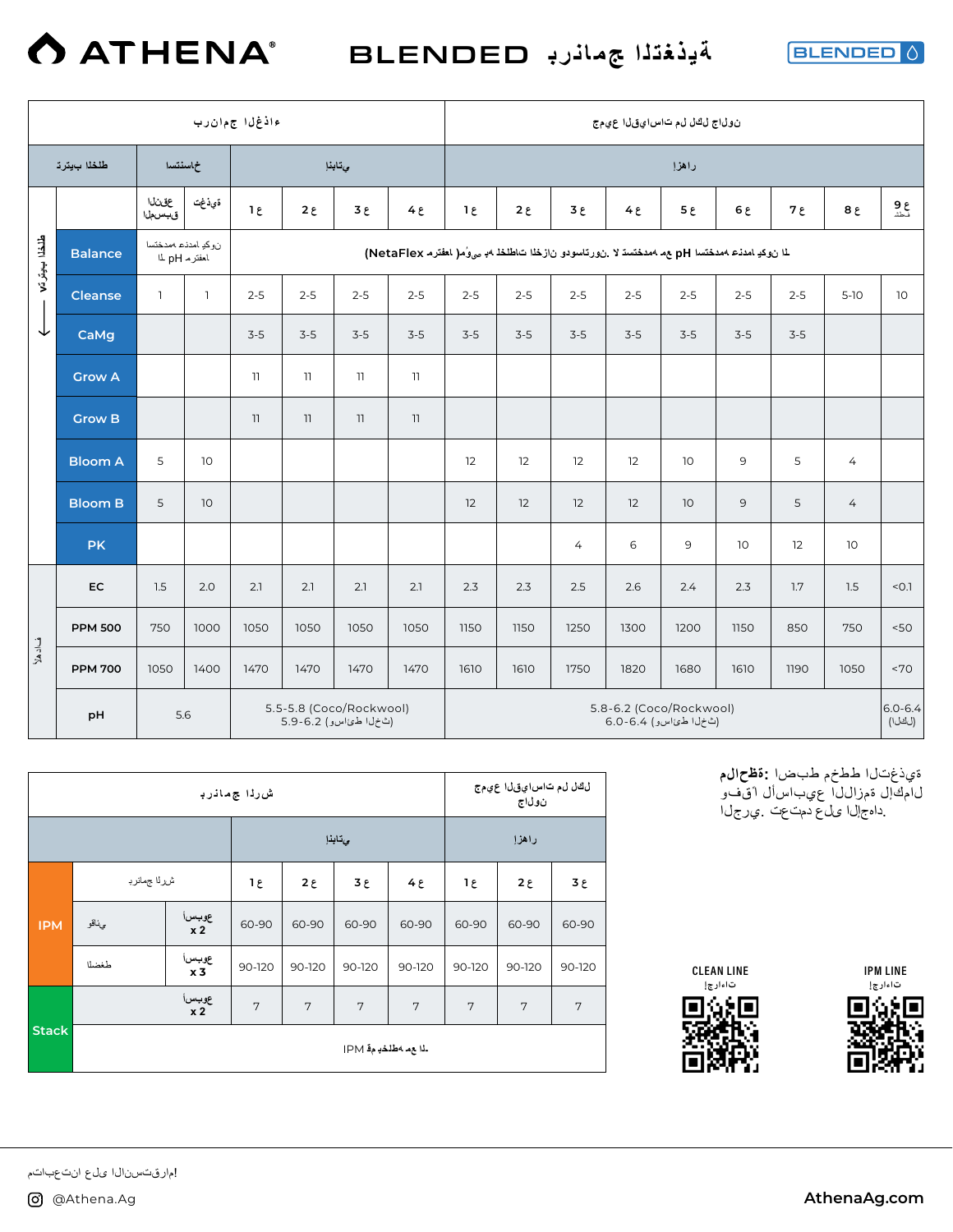**BLENDED** 0

|              |                |                                   |       | ءاذغلl جمءان رب |             |                                                     |                                                                                                       |                |                          |                         | نولناج لكذ رتميليملنب سييناقمذا عيمج             |             |          |          |           |                       |
|--------------|----------------|-----------------------------------|-------|-----------------|-------------|-----------------------------------------------------|-------------------------------------------------------------------------------------------------------|----------------|--------------------------|-------------------------|--------------------------------------------------|-------------|----------|----------|-----------|-----------------------|
|              | طلخلا بيترت    | خاسنتسا                           |       |                 |             | يتابذإ                                              |                                                                                                       |                |                          |                         |                                                  | راهزإ       |          |          |           |                       |
|              |                | عقينا<br>قبسملا                   | ةيذغت | $1\epsilon$     | $2\epsilon$ | 3E                                                  | 4e                                                                                                    | $1\varepsilon$ | $2 \epsilon$             | 3E                      | 4E                                               | $5\epsilon$ | 6 ي      | ع 7      | $8\xi$    | ع 9<br>نطشا           |
| طلخلا ب يقرة | <b>Balance</b> | نوكد امدنء ممدختسا<br>لمغترم L pH |       |                 |             |                                                     | لما ن وكيا مدنى معدفتسا pH بعد 4 مدفتسة لا .ن ورتاسودو ن از فلما ت اطلخا 4. صولُ ما المخترم NetaFlex) |                |                          |                         |                                                  |             |          |          |           |                       |
|              | <b>Cleanse</b> | 3                                 | 3     | $5 - 13$        | $5-13$      | $5-13$                                              | $5-13$                                                                                                | $5-13$         | $5-13$                   | $5 - 13$                | $5-13$                                           | $5-13$      | $5 - 13$ | $5 - 13$ | $13 - 26$ | 26                    |
| ↓            | CaMg           |                                   |       | $8 - 13$        | $8-13$      | $8-13$                                              | $8-13$                                                                                                | $8 - 13$       | $8-13$                   | $8-13$                  | $8-13$                                           | $8-13$      | $8-13$   | $8 - 13$ |           |                       |
|              | <b>Grow A</b>  |                                   |       | 29              | 29          | 29                                                  | 29                                                                                                    |                |                          |                         |                                                  |             |          |          |           |                       |
|              | <b>Grow B</b>  |                                   |       | 29              | 29          | 29                                                  | 29                                                                                                    |                |                          |                         |                                                  |             |          |          |           |                       |
|              | <b>Bloom A</b> | 13                                | 26    |                 |             |                                                     |                                                                                                       | 32             | 32                       | 32                      | 32                                               | 26          | 24       | 13       | 11        |                       |
|              | <b>Bloom B</b> | 13                                | 26    |                 |             |                                                     |                                                                                                       | 32             | 32                       | 32                      | 32                                               | 26          | 24       | 13       | 11        |                       |
|              | <b>PK</b>      |                                   |       |                 |             |                                                     |                                                                                                       |                | $\overline{\phantom{a}}$ | $\overline{\mathbf{1}}$ | 16                                               | 24          | 26       | 32       | 26        |                       |
|              | EC             | 1.5                               | 2.0   | 2.1             | 2.1         | 2.1                                                 | 2.1                                                                                                   | 2.3            | 2.3                      | 2.5                     | 2.6                                              | 2.4         | 2.3      | 1.7      | 1.5       | < 0.1                 |
|              | <b>PPM 500</b> | 750                               | 1000  | 1050            | 1050        | 1050                                                | 1050                                                                                                  | 1150           | 1150                     | 1250                    | 1300                                             | 1200        | 1150     | 850      | 750       | 50<                   |
| فادهلا       | <b>PPM 700</b> | 1050                              | 1400  | 1470            | 1470        | 1470                                                | 1470                                                                                                  | 1610           | 1610                     | 1750                    | 1820                                             | 1680        | 1610     | 1190     | 1050      | <70                   |
|              | pH             | 5.6                               |       |                 |             | 5.5-5.8 (Coco/Rockwool)<br>(ٹ خ ل اطئ اس و) 5.9-6.2 |                                                                                                       |                |                          |                         | 5.8-6.2 (Coco/Rockwool)<br>(ٹخل اطئ اسو) 6.4-6.0 |             |          |          |           | $6.0 - 6.4$<br>(لكلا) |

|              |             |                          | ش رڌا ج مانرڊ |             |         |                                |         | رتل 10 لڭل لم تاس!يقل! لڭ |         |
|--------------|-------------|--------------------------|---------------|-------------|---------|--------------------------------|---------|---------------------------|---------|
|              |             |                          |               | ىتابذإ      |         |                                |         | راهزإ                     |         |
|              | شرلا جمانرب |                          | ع 1           | $2\epsilon$ | ع 3     | $4\epsilon$                    | ع 1     | $2\epsilon$               | ع 3     |
| <b>IPM</b>   | ىئاقو       | عوبسi<br>x 2             | 158-238       | 158-238     | 158-238 | 158-238                        | 158-238 | 158-238                   | 158-238 |
|              | طغضلا       | عوبسi<br>x <sub>3</sub>  | 238-317       | 238-317     | 238-317 | 238-317                        | 238-317 | 238-317                   | 238-317 |
|              |             | عوبسرا<br>x <sub>2</sub> | 18            | 18          | 18      | 18                             | 18      | 18                        | 18      |
| <b>Stack</b> |             |                          |               |             |         | ـْدَا ع م 4طْنْخَدِ مِفَّـ IPM |         |                           |         |

 ةيذغتلا ططخم طبضا **:ةظحالم** لامكإل ةمزاللا عيباسأل ا ًقفو .داهجإلا ىلع دمتعت .يرجلا







!مارقتسنال اىلع انتعباتم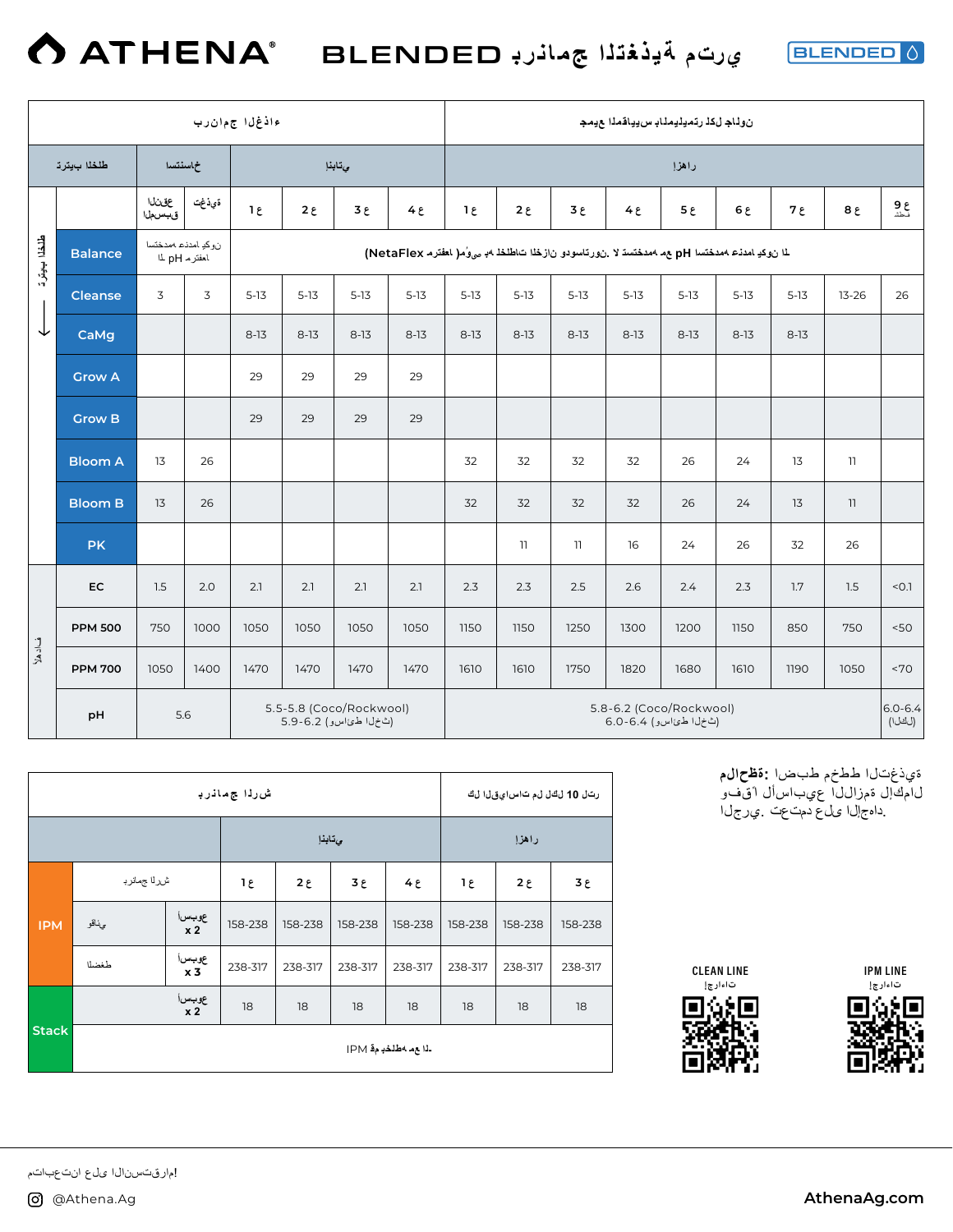#### **O ATHENA®** BLENDED **PROGRAMM**

**BLENDED** 

|                             |                                   |                        |                 | <b>FUTTERPROGRAMM</b> |                |                                                           |                                                                                                    |                |                |                | Alle Messungen sind in ml pro Gallone                     |                 |         |                |        |                       |
|-----------------------------|-----------------------------------|------------------------|-----------------|-----------------------|----------------|-----------------------------------------------------------|----------------------------------------------------------------------------------------------------|----------------|----------------|----------------|-----------------------------------------------------------|-----------------|---------|----------------|--------|-----------------------|
|                             | Reihenfolge<br>der<br>Vermischung | Klon                   |                 |                       |                | Vegetativ                                                 |                                                                                                    |                |                |                |                                                           | <b>Blüte</b>    |         |                |        |                       |
|                             |                                   | Vorwe-<br>ichen        | Füttern         | W <sub>1</sub>        | W <sub>2</sub> | W <sub>3</sub>                                            | W4                                                                                                 | W <sub>1</sub> | W <sub>2</sub> | W <sub>3</sub> | W4                                                        | W <sub>5</sub>  | W 6     | W <sub>7</sub> | W8     | W9<br>SPÜLEN          |
|                             | <b>Balance</b>                    | Als pH-Up<br>verwenden |                 |                       |                |                                                           | Als pH-Up verwenden (Empfohlen für Batch-tankmischung und Dosatron. Nicht mit Netaflex verwenden.) |                |                |                |                                                           |                 |         |                |        |                       |
|                             | <b>Cleanse</b>                    | $\mathbf{1}$           | $\mathbf{1}$    | $2 - 5$               | $2 - 5$        | $2 - 5$                                                   | $2 - 5$                                                                                            | $2 - 5$        | $2 - 5$        | $2 - 5$        | $2 - 5$                                                   | $2 - 5$         | $2 - 5$ | $2 - 5$        | $5-10$ | 10 <sup>°</sup>       |
|                             | CaMg                              |                        |                 | $3-5$                 | $3-5$          | $3-5$                                                     | $3-5$                                                                                              | $3-5$          | $3-5$          | $3-5$          | $3-5$                                                     | $3 - 5$         | $3-5$   | $3 - 5$        |        |                       |
| Reihenfolge der Vermischung | <b>Grow A</b>                     |                        |                 | 11                    | 11             | 11                                                        | 11                                                                                                 |                |                |                |                                                           |                 |         |                |        |                       |
| ↓                           | <b>Grow B</b>                     |                        |                 | 11                    | 11             | 11                                                        | 11                                                                                                 |                |                |                |                                                           |                 |         |                |        |                       |
|                             | <b>Bloom A</b>                    | 5                      | 10              |                       |                |                                                           |                                                                                                    | 12             | 12             | 12             | 12                                                        | 10              | 9       | 5              | 4      |                       |
|                             | <b>Bloom B</b>                    | 5                      | 10 <sup>°</sup> |                       |                |                                                           |                                                                                                    | 12             | 12             | 12             | 12                                                        | 10 <sup>°</sup> | 9       | 5              | 4      |                       |
|                             | <b>PK</b>                         |                        |                 |                       |                |                                                           |                                                                                                    |                |                | $\overline{4}$ | 6                                                         | 9               | 10      | 12             | 10     |                       |
|                             | <b>EC</b>                         | 1.5                    | 2.0             | 2.1                   | 2.1            | 2.1                                                       | 2.1                                                                                                | 2.3            | 2.3            | 2.5            | 2.6                                                       | 2.4             | 2.3     | 1.7            | 1.5    | < 0.1                 |
|                             | <b>PPM 500</b>                    | 750                    | 1000            | 1050                  | 1050           | 1050                                                      | 1050                                                                                               | 1150           | 1150           | 1250           | 1300                                                      | 1200            | 1150    | 850            | 750    | 50<                   |
| Ziel                        | <b>PPM 700</b>                    | 1050                   | 1400            | 1470                  | 1470           | 1470                                                      | 1470                                                                                               | 1610           | 1610           | 1750           | 1820                                                      | 1680            | 1610    | 1190           | 1050   | ~170                  |
|                             | pH                                | 5.6                    |                 |                       |                | 5.5-5.8 (Coco/Rockwool)<br>5.9-6.2 (Torf basierte Medien) |                                                                                                    |                |                |                | 5.8-6.2 (Coco/Rockwool)<br>6.0-6.4 (Torf basierte Medien) |                 |         |                |        | $6.0 - 6.4$<br>(Alle) |

|              |                      | <b>SPRITZPROGRAMM</b> |                |                |                |                              |                | Alle Messungen sind in<br>ml pro Gallone |                |
|--------------|----------------------|-----------------------|----------------|----------------|----------------|------------------------------|----------------|------------------------------------------|----------------|
|              |                      |                       |                |                | Vegetativ      |                              |                | <b>Blüte</b>                             |                |
|              | Anwendungshäufigkeit |                       | W <sub>1</sub> | W <sub>2</sub> | W <sub>3</sub> | W 4                          | W <sub>1</sub> | W <sub>2</sub>                           | W <sub>3</sub> |
| <b>IPM</b>   | Vorbeugend           | 2x Woche              | 60-90          | 60-90          | 60-90          | 60-90                        | 60-90          | 60-90                                    | 60-90          |
|              | <b>Druck</b>         | 3x Woche              | 90-120         | 90-120         | 90-120         | 90-120                       | 90-120         | 90-120                                   | 90-120         |
|              |                      | 2x Woche              | 7              | 7              | 7              | 7                            | 7              | 7                                        | 7              |
| <b>Stack</b> |                      |                       |                |                |                | Kann mit IPM gemischt werden |                |                                          |                |

**Note:** Passen Sie die Futtertabelle entsprechend an bis Wochen benötigt, um einen Lauf abzuschließen. Stramm abhängig.